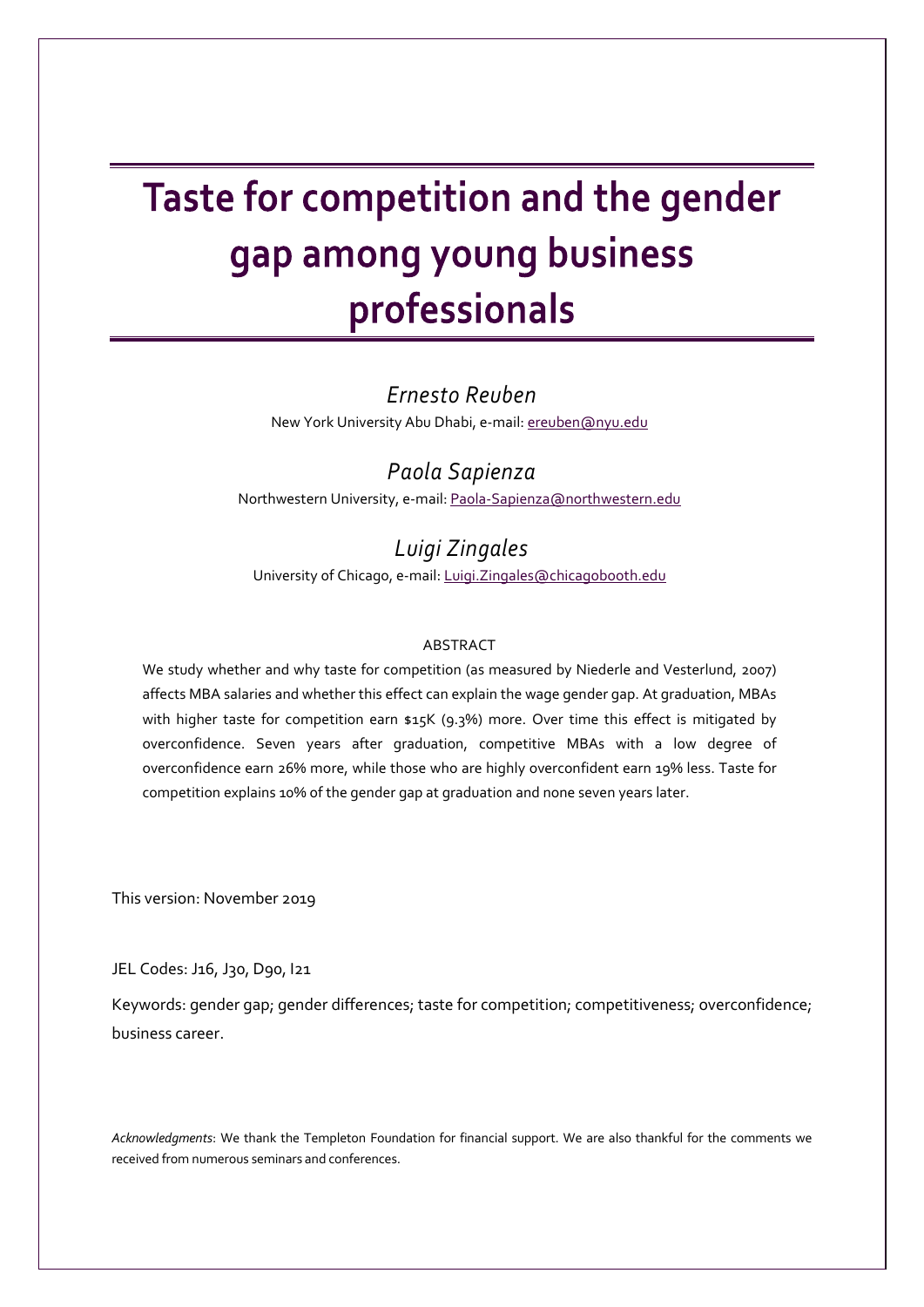There is a growing literature that attempts to explain differences in career choices and market outcomes (and particularly gender differences) on the basis of differences in taste (e.g., see the discussion in Bertrand 2018). One of the main challenges for this literature is the difficulty of inferring preferences from observed outcomes, since outcomes can be driven not just by taste but also by societal biases and other types of constraints. For example, it is incorrect to conclude that there are differences in preferences regarding academic subjects based merely on the observation that women are less prevalent in STEM fields (Handelsman et al. 2005). Similarly, the choice of working fewer hours may not be necessarily driven by preferences for career interruption, but could be the result of societal biases and obstacles (Blau and Kahn 2017). In this respect, laboratory experiments can provide a powerful tool to measure preferences precisely (Roth 1995).

One measure that has shown a high degree of external validity and typically exhibits substantial gender differences is *taste for competition*, as measured in the lab by Niederle and Vesterlund (2007). [1](#page-21-0) In this paper, we use this lab measure to study differences in earnings among high-ability business professionals.

The participants of our study consist of individuals who obtained a master's degree in business administration (MBA) from one of the top-ranked business schools in the United States. This is an interesting group of people to study because many of the jobs these students aspire to are in industries known for being competitive and displaying noticeable gender differences (Bertrand, Goldin, and Katz 2010). Moreover, the recruiting process for these jobs involves a competitive process where recruiting firms meet candidates through social mixers, presentations, and several rounds of formal interviews.

Thanks to an extensive data collection effort, we have access to several incentivized measures of individual traits, earnings, and many demographics. Unique to our study, we measure taste for competition two years before students graduate, and we have information about accepted job offers at graduation, when recruiters set base salaries and bonuses on the basis of expected performance, as well as their compensation seven years later, when reported earnings are based on realized performance (especially bonuses).

To measure taste for competition, we use the experimental design of Niederle and Vesterlund (2007), which consists of giving participants the opportunity to earn money by answering simple arithmetic problems under two different incentive schemes: piece-rate and tournament.<sup>[2](#page-1-0)</sup> In the

<sup>&</sup>lt;sup>1</sup> See Niederle and Vesterlund (2011) and Dariel et al. (2017) for surveys of published work on gender differences in taste for competition.

<span id="page-1-0"></span><sup>&</sup>lt;sup>2</sup> Since we study a setting (business) that is stereotypically male, we elicit taste for competition using a task in an area (math) that is typically associated with men (Reuben, Sapienza, and Zingales, 2014; Bohnet, van Geen, and Bazerman 2016). Experiments using this task in various subject pools have consistently found that men choose the tournament more often than women (e.g., Niederle and Vesterlund, 2007; Cason, Masters, and Sheremeta, 2010; Healy and Pate, 2011; Balafoutas and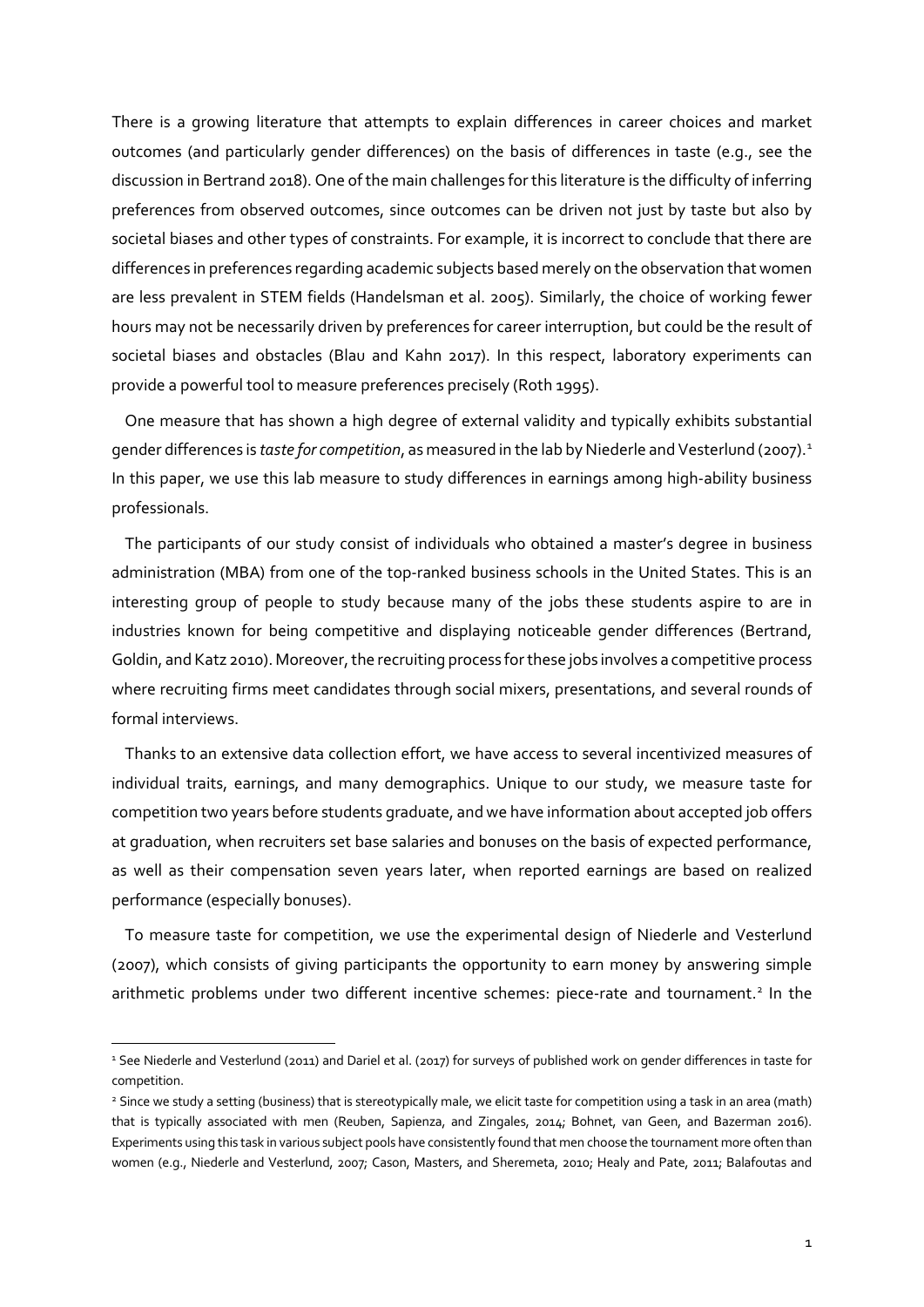piece-rate condition, participants do not compete with others and simply earn \$4 per correct answer. In the tournament condition, participants compete with three other randomly chosen participants and earn \$16 per correct answer if they have the highest performance in their group (and zero otherwise). The participants' taste for competition is assessed by letting them choose between performing under piece-rate and tournament, after controlling for their performance, risk preferences, and degree of overconfidence.

When we look at the accepted job offers at graduation, we find that the total earnings of individuals who exhibited a taste for competition in the experiment two years before are 9 log points higher than those who did not (around \$15k more per year), a sizeable effect comparable in magnitude to the effect of gender. In addition, we find that the gender difference in taste for competition accounts for around 10% of the gender difference in total earnings.<sup>[3](#page-2-0)</sup> Earnings at graduation consist of three components: base salary, one-off bonuses (e.g., relocation and tuition benefits), and performance bonuses set in advance based on performance expectations. Both taste for competition and gender explain substantial differences in the performance bonuses, while the differences in base salaries are much smaller. Importantly, the experimental measure of taste for competition is not strongly correlated with the large set of control variables, and therefore, it accounts for variance in earnings and in the gender gap that would otherwise remain unexplained. We explore three sources for the effect of taste for competition: industry selection, more aggressive in bargaining for higher compensation, and the possibility that companies value this attribute. Interestingly, we find that neither industry selection nor bargaining for higher compensation is the primary driver of the effect of taste for competition.

When we repeat the estimation using the 2015 salary and 2014 realized bonus, we find that taste for competition retains a positive impact on total compensation, but this impact is quantitatively smaller and not statistically significant at conventional levels. To explain the differences between salary offers in 2008 and earnings in 2015, we investigate whether taste for competition interacts with other traits that employers are likely to learn over time through the individuals' realized performance.

A company should find taste for competition desirable only when it is not associated with overconfidence because individuals who like to compete but overestimate their probability of winning will enter competitions that they will end up losing. To test this hypothesis, we interact taste for competition with overconfidence. We find that the interaction between taste for competition and overconfidence has a negative effect on total earnings. This effect is small and statistically

Sutter, 2012; Niederle, Segal, and Vesterlund, 2013). That being said, gender differences in taste for competition are sometimes diminished when measured with stereotypically-female tasks (e.g., Kamas and Preston 2010; Dreber, von Essen, and Ranehill, 2014; Wozniak, Harbaugh, and Mayr, 2014).

<span id="page-2-0"></span><sup>3</sup> Although explaining 10% of the gender gap might not be considered that much, we should point that the sole measure of taste for competition explains half as much of the gender gap in earnings as a rich set of variables that include demographic characteristics, academic performance, and experimental and survey measures of important psychological attributes.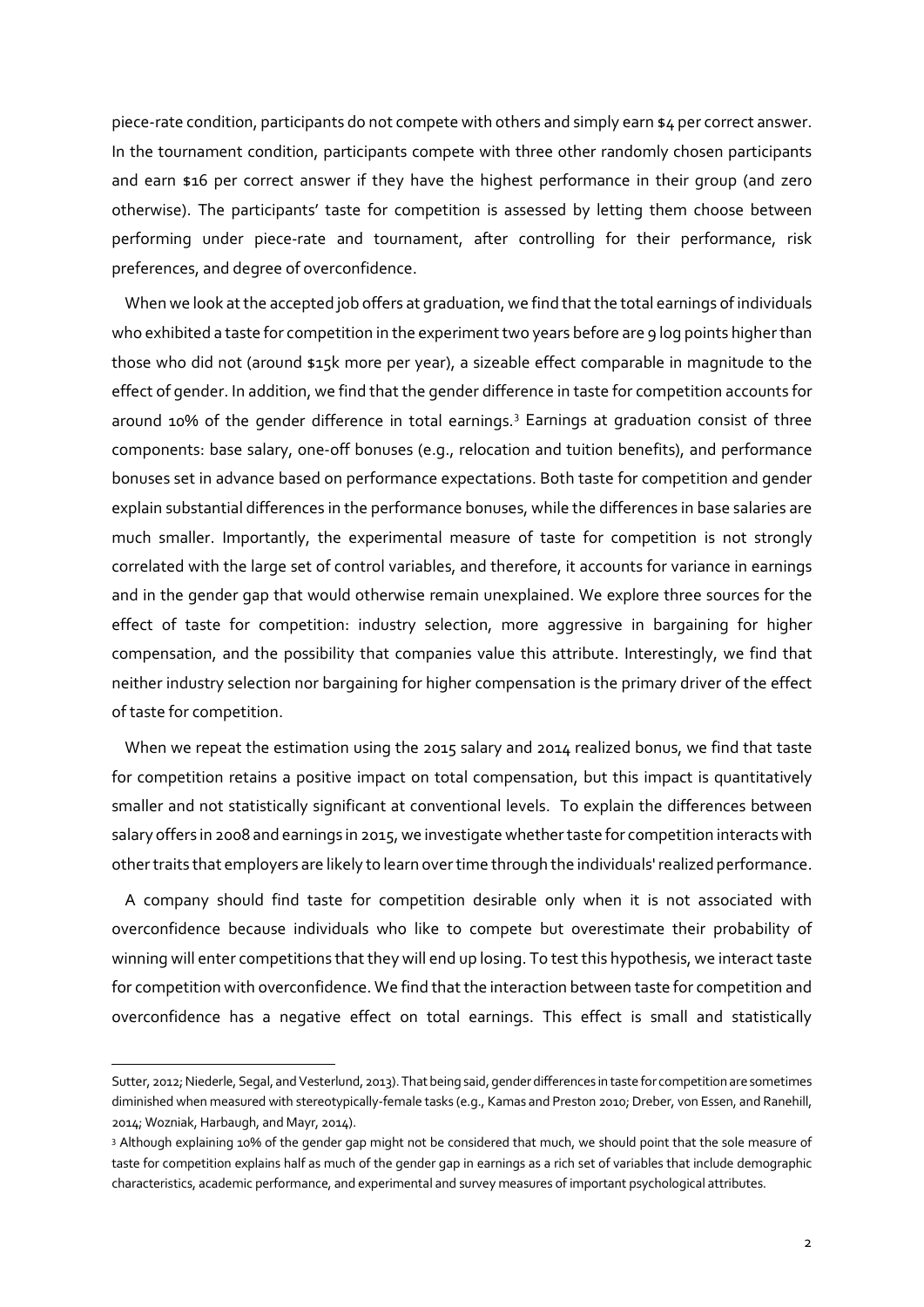insignificant in the 2008 data, but it is both large and statistically significant in the 2015 data. In 2015, MBAs with a high taste for competition who have a low degree of overconfidence (one standard deviation below the mean) earn 26% more while those who are highly overconfident (one standard deviation above the mean) earn 19% less. One possible reason for why this result is more pronounced in later in their careers is that employers cannot condition compensation on the degree of overconfidence of recruits because they are unable to detect it at that point, but that can do so over time. An alternative reason is that, unlike salary and bonus at graduation, compensation for business professionals in later years is often based on realized performance. If workers who are competitive and overconfident have lower performance, our results can be explained by performance set bonuses, which is the component of their compensation where the effect of taste for competition is concentrated.

In sum, we find that taste for competition is an important variable in explaining people's compensation. As companies learn their employees' type or are able to set bonuses based on realized performance, they seem to penalize competitive and overconfident workers. However, despite being good predictors of earnings, both taste for competition and overconfidence have a marginal effect in explaining gender differences in compensation, which grew substantially seven years after graduation.

This paper contributes to the growing literature on gender differences in taste for competition and, more specifically, to studies relating incentivized measures of taste for competition to gender differences in labor-market outcomes.[4](#page-3-0) The most prominent study in this area is Buser, Niederle, and Oosterbeek (2014), where they use the same measure of taste for competition to predict the educational choices of high school students in the Netherlands. They find that competitive individuals are 20% more likely to select the math and science study track. Moreover, they find that controlling for taste for competition reduces the gender gap in track choice by around 20%. Buser, Peter, and Wolter (2017a) subsequently replicated these findings with high school students in Switzerland. Building on Buser, Niederle, and Oosterbeek (2014), Reuben, Wiswall, and Zafar (2017) and Kamas and Preston (2018) study whether individuals with a high taste for competition major in different fields in private universities in the United States. Buser, Peter, and Wolter (2017b) study the relationship between willingness to compete and educational choices among students of varying abilities. They consistently find that students of both genders who compete make different educational choices than students who do not compete at all points in the ability distribution. Lastly, Zhang (2019) finds that willingness to compete predicts whether middle school students in rural China take a highly demanding high school entrance exam. We extend the findings of these papers

<span id="page-3-0"></span><sup>4</sup> Other related work is that of Flory, Leibbrandt, and List (2015), Leibbrandt and List (2015), and Samek (2019), who demonstrate that jobs perceived as being more competitive affect the willingness of women to apply and negotiate salaries. Unlike the work reviewed here, these studies do not use individual measures of taste for competition.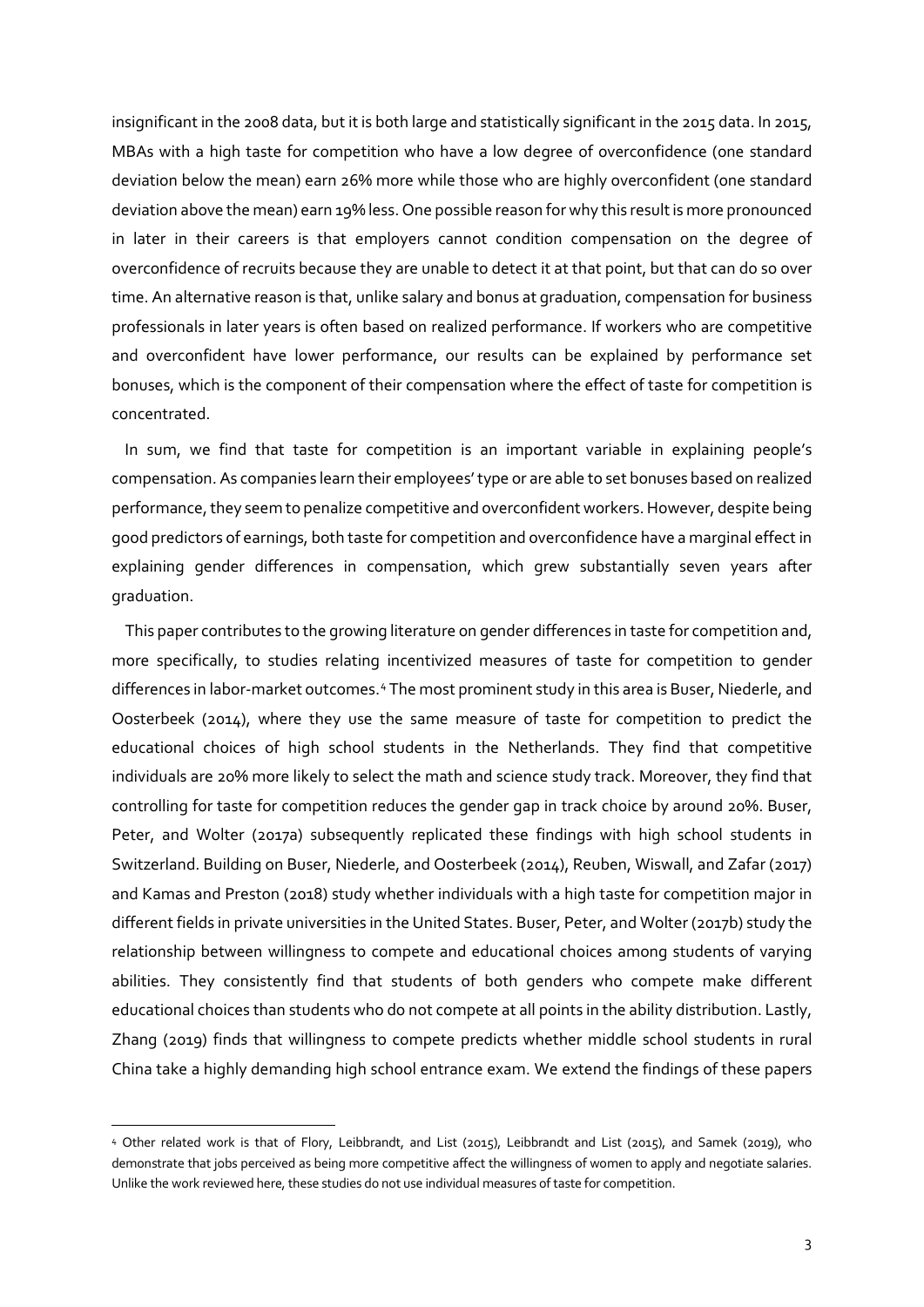by demonstrating that taste for competition predicts *actual* labor market outcomes in a considerably different sample of participants (our sample is older, better educated, more diverse, and specialized in business) and for an extended period of time.

A final related study is that of Berge et al. (2015), who find that a high taste for competition is associated with higher investments and profits by small-scale Tanzania's entrepreneurs. Besides studying a very different population, our study has one main advantage vis-à-vis this paper. Namely, we collected the earnings data years after we measured taste of competition and at two points in the careers of the business professionals. First at graduation, after a lengthy competitive recruitment process, but before they had to perform at work. Then, seven years later, when compensation is based on an evaluation of the employee's performance on the job. These longitudinal data allow us to investigate which determinants of earnings at graduation are persistent over time.

The rest of the paper is organized as follows. In Section I, we describe the various sources from which we collect our data. In section II we present descriptive statistics of our sample, including whether there are gender differences in taste for competition and compensation. In section III, we test the relationship between gender, taste for competition, and compensation at graduation. In Section IV we reevaluate these relationships with compensation 7 years after graduation. Finally, we further discuss our findings and conclude in Section V.

# **I. Study design**

Our sample consists of the 2008 MBA cohort at the University of Chicago Booth School of Business. We rely on multiple sources of data of this specific cohort: an experiment and an initial survey conducted at the start of their MBA program, the school's administrative data, and a follow-up survey conducted seven years later.

## *I.A. Initial survey and experiment*

As part of a required core class, all the MBA students of the 2008 cohort completed a survey and participated in an experiment designed to measure several individual-specific characteristics. We conducted both the survey and the experiment in the fall of 2006, during their first month in the business school. Participants completed the survey online before they took part in the experiment. The survey included questions on demographic characteristics as well as standard questionnaires of personality traits.

The experiment consisted of eight distinct parts. Participants were given the instructions for each part before the start of the respective part. They received no feedback concerning the outcome or behavior of others until the experiment had concluded. As compensation, participants received a \$20 show-up fee and their earnings in a randomly selected part. On average, participants earned \$99 for the 90-minute experiment. In the Online Appendix, we provide a detailed description of the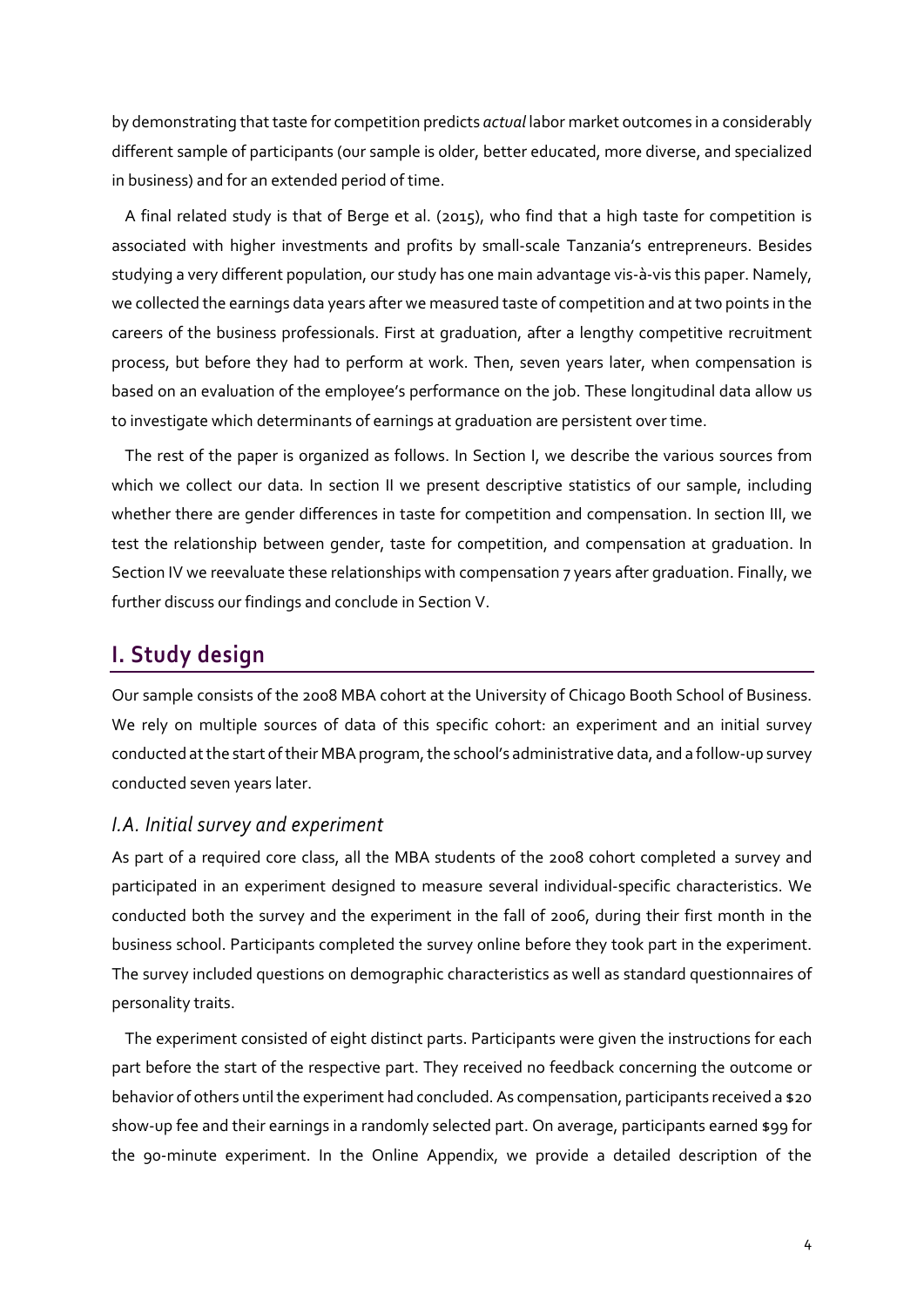procedures used to conduct the survey and experiment as well as the instructions for the tasks used to measure taste for competition.<sup>[5](#page-5-0)</sup>

To measure taste for competition, we use a variation of the design used by Niederle and Vesterlund (2007). Participants first performed an adding task under both a tournament payment scheme and a piece-rate payment scheme. Subsequently, they performed the task once again under a payment scheme of their choice. Their payment-scheme choice serves as the basis for their taste for competition.

The adding task consisted of computing sums of four two-digit numbers for 150 seconds. The computer randomly drew the two-digit numbers from a uniform distribution with a support of 11 to 99. Calculators were not allowed. After each answer, a new set of numbers appeared on the computer screen along with a message indicating whether their answer was correct or incorrect. Importantly, although participants knew what their own performance was, they did not receive any information about the performance or choices of others during the experiment.

We informed participants that this part of the experiment consists of four periods, one of which would be randomly chosen to determine their earnings. We also informed them that we randomly assigned them to groups of four. Participants read the instructions for each period just before the start of the respective period. In the first two periods, participants performed the addition task once under a piece-rate payment scheme and once under a tournament payment scheme. Under piecerate, participants earned \$4 for every correct answer. Under tournament, participants earned \$16 for every correct answer if they had the highest number of correct answers in their group (ties were broken randomly) and earned \$0 otherwise. Half the participants performed the addition task first under piece-rate and then under the tournament while the other half performed the tasks in the reverse order.

In the third period, we informed participants that they would perform the addition task once again and asked them to choose one of the two payment schemes to apply in that period. Participants who chose piece-rate earned \$4 per correct answer. Participants who chose tournament, earned \$16 per correct answer if they had more correct answers than their other group members had when they previously performed the task under the tournament payment scheme. Competing against their group members' past performance has the advantage that the participants' choice and effort in the third period is not affected by the (expected) choices of the other members of the group. The variable "competitive" is a dummy variable equal to 1 when an individual chooses tournament in this period.

In the fourth period, participants did not perform the adding task. In this period, they simply chose whether they wanted their earnings in the fourth period to be calculated based on their past

<span id="page-5-0"></span><sup>5</sup> We provide a detailed description of the other parts of the survey and experiment in Reuben, Sapienza, and Zingales (2008).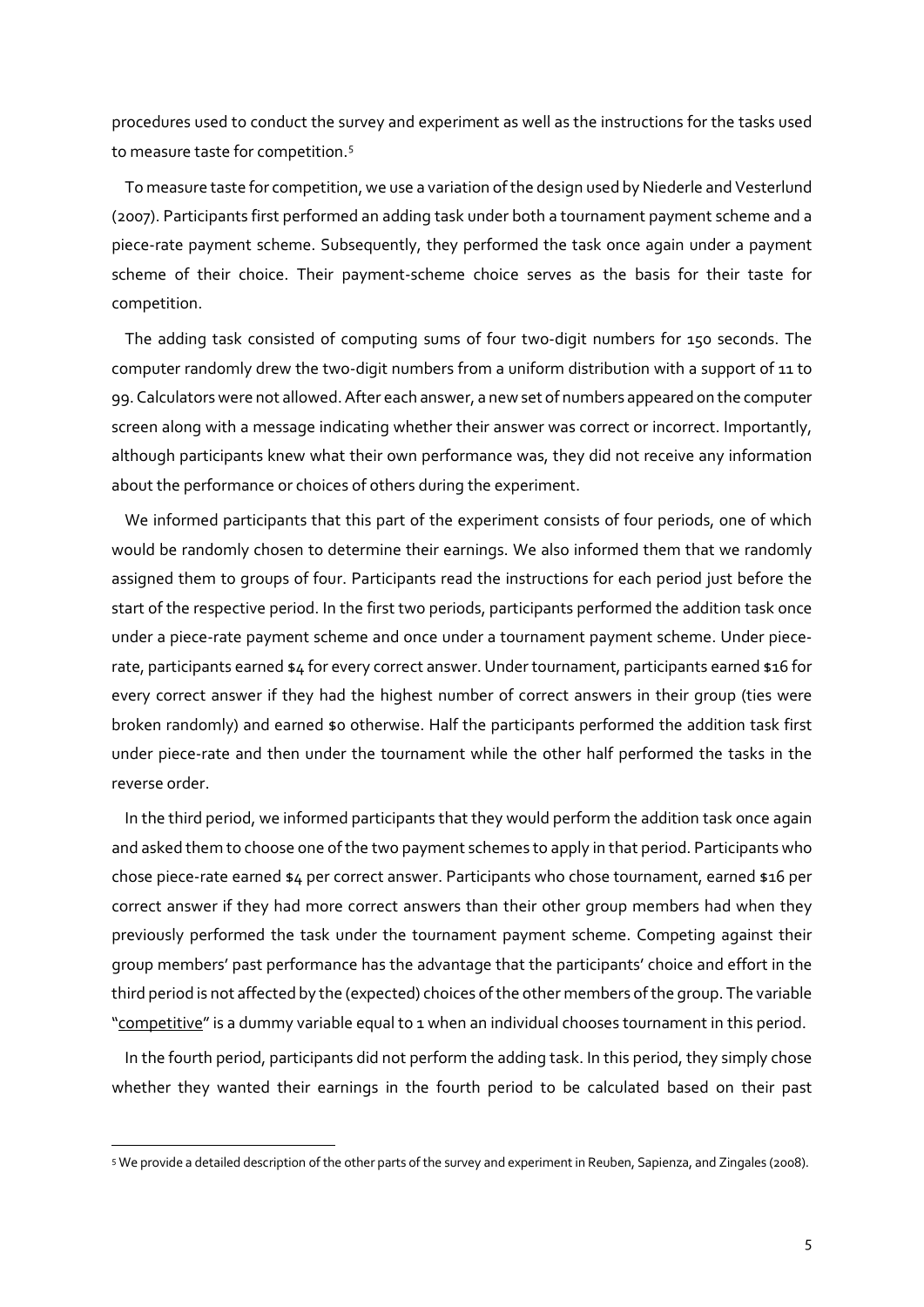performance and either the piece-rate or the tournament payment scheme.<sup>[6](#page-6-0)</sup> Thus, the participants' choice in the fourth period resembled their choice in the third period except that participants who chose the tournament did not perform under the stress (or thrill) one might experience in a competitive environment. The variable "non-competitive tournament" is a dummy variable equal to 1 when an individual chooses tournament in this period.

There are several reasons why participants may prefer a tournament payment scheme. First, they might correctly anticipate that they are a superior performer. Second, they might misperceive their performance and believe they are a superior performer when they are not. Third, they might love risk. Fourth, they might receive a special thrill from performing in a tournament. Following Niederle and Vesterlund (2007), we want to isolate the fourth component. For this reason, we need to construct measures of performance, overconfidence, and risk aversion.

To obtain an individual measure of performance, we compute the participants' average rank in the first and second periods. Forthis variable to not depend on the specific group matching that occurred in the experiment, we used the number of sums solved by the participants and simulated 1,000,000 matchings to obtain an average rank for each participant. Since average ranks are higher when performance is lower, for ease of interpretation, we define the variable "performance" as the negative of the average ranks.

After the fourth period, we elicited the participants' beliefs concerning their relative performance by asking them to guess how they ranked within their group in each of the first three periods. Participants submitted ranks between  $1^{st}$  and  $4^{th}$  and received \$2 for each correct guess.<sup>[7](#page-6-1)</sup> We use the participants' estimated ranks and their actual performance to calculate how overconfident they are. Specifically, the variable "overconfidence" is the difference between the actual average rank of an individual in the first two periods and their expected rank. Note that since a lower rank means higher performance, this variable is indeed greater when participants overestimate their performance.

To measure risk preferences, we gave participants 15 choices between a lottery with an expected value of \$100 and a certain amount that ranged from \$50 to \$120. As is common in the literature, we then use these choices to determine each participant's risk aversion coefficient assuming a CRRA utility function (see Holt and Laury. 2002). The variable "risk aversion" is the CRRA risk aversion coefficient.

## *I.B. Administrative data*

The admission office of the business school supplied us with the gender variable. The career services office of the business school provided us with information regarding the job participants accepted

<span id="page-6-0"></span><sup>6</sup> The participants' choice in the fourth period applied to their performance in the first or second period. Specifically, to the period they completed under the piece-rate payment scheme.

<span id="page-6-1"></span><sup>7</sup> In case of a tie, participants were paid the \$2 if their guess corresponded to a rank they could have received when the tie was randomly resolved.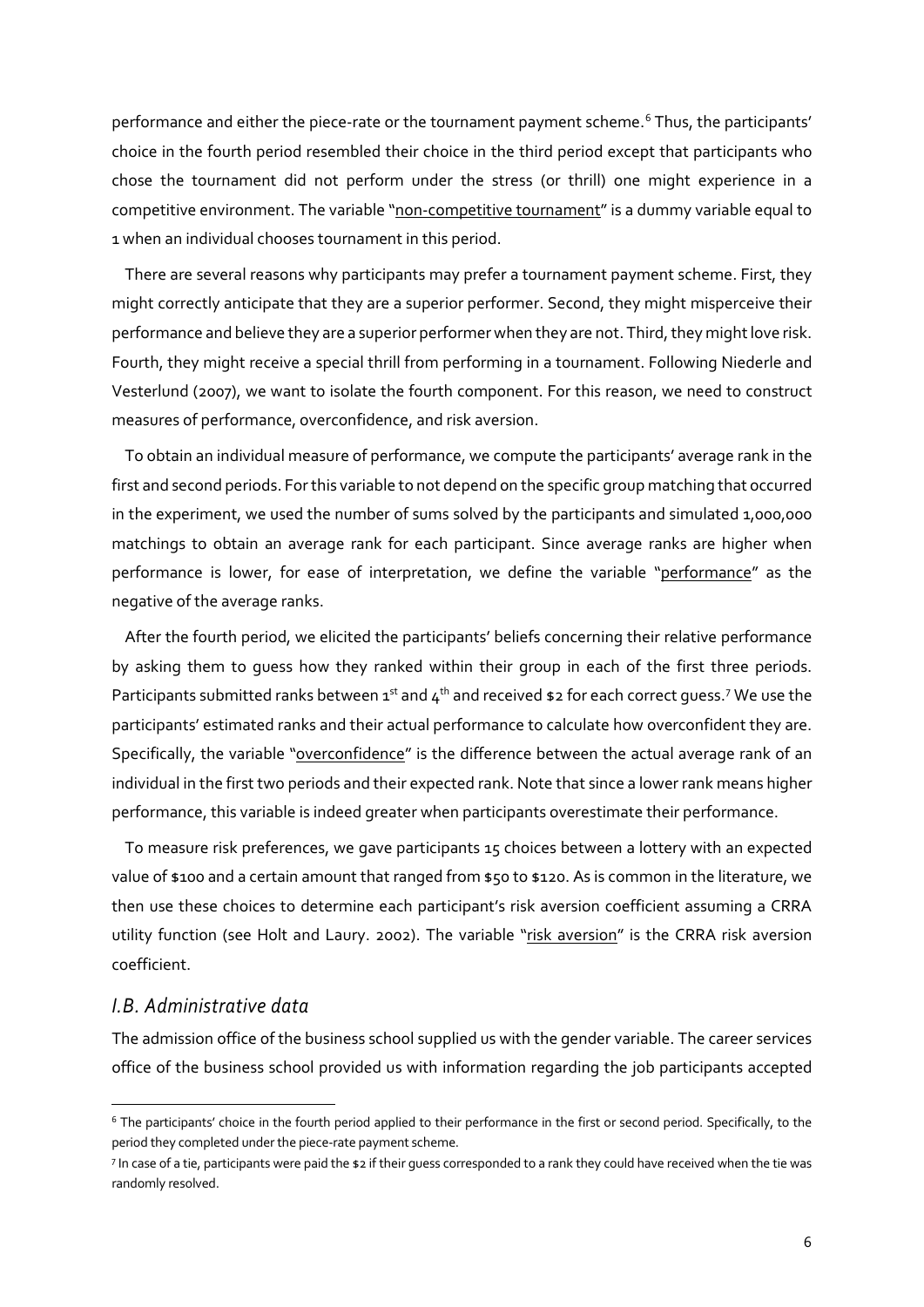upon graduation. The participants initially reported this information, but the career services office subsequently double-checked it with the respective employers to ensure its accuracy. The information included data on earnings, which include salaries as well as yearly and one-off bonuses (e.g., sign-on, relocation, tuition, and retention at year-end bonuses). Based on this information, we calculated the participants' total earnings in their first year after graduation. The information also included the employers' names, which we used to classify them into three broad industry categories. Specifically, we used two-digit NAICS industry codes to classify each employer into finance (two-digit NAICS code 52), professional services, which we refer to as "consulting" (two-digit NAICS code 54), and "other" (the remaining two-digit codes). We also received from the career services office selfreported information from the participants, which included whether they obtained competing job offers.

## *I.C. The 2015 follow-up survey*

At the end of 2015, we reached out to the same set of MBAs with a follow-up survey. The survey contained questions about their career, work-life balance, and degree of life satisfaction. More importantly, we asked them about their salary and their end of year bonus in 2014. Of the 409 original students who consented to the treatment of their data, 263 (64.3%) answered the follow-up survey.

## **II. Descriptive statistics**

Although participation in some parts of the study was mandatory, participants had the option to optout of the study by not consenting to the use of some or all of their data. Out of the 550 students in the cohort, 409 (74%) provided information about their job in 2008 and consented to the analysis of the initial survey, experiment, and administrative data. Note that the decision to consent was made, even for the job placement, in September 2006, two years before the student graduated. Throughout the paper, we concentrate on these participants. However, it is important to understand whether this sample differs systematically from the rest of the cohort. For this reason, in the Online Appendix, we conduct a thorough comparison between the 409 participants in the sample and 129 participants for whom we can analyze data sources other than their job placement data.<sup>[8](#page-7-0)</sup> By and large, we do not find differences between these two populations (see Table A.1 in the Online Appendix). Crucially for this paper, neither the fraction of women nor the fraction of participants who chose the tournament is significantly different ( $\chi^2$  tests,  $p > 0.388$ ).<sup>[9](#page-7-1)</sup> Similarly, to understand selection into the sample who responded to the 2015 follow-up survey, in Table A.2 in the Online Appendix, we compare the

<span id="page-7-1"></span><span id="page-7-0"></span><sup>&</sup>lt;sup>8</sup> Of these 129 participants, we have compensation data for 26 participants who did not consent to the use of their job placement data and 36 who had job offers that were not reviewed by the school's career services office. For the remaining 67 participants, it is unclear whether they failed to report their job placement to the university, or they did not have a job offer. <sup>9</sup> It is also the case that neither the fraction of men nor the fraction of women who chose the tournament significantly differ between the two populations ( $\chi^2$  tests,  $p > 0.704$ ).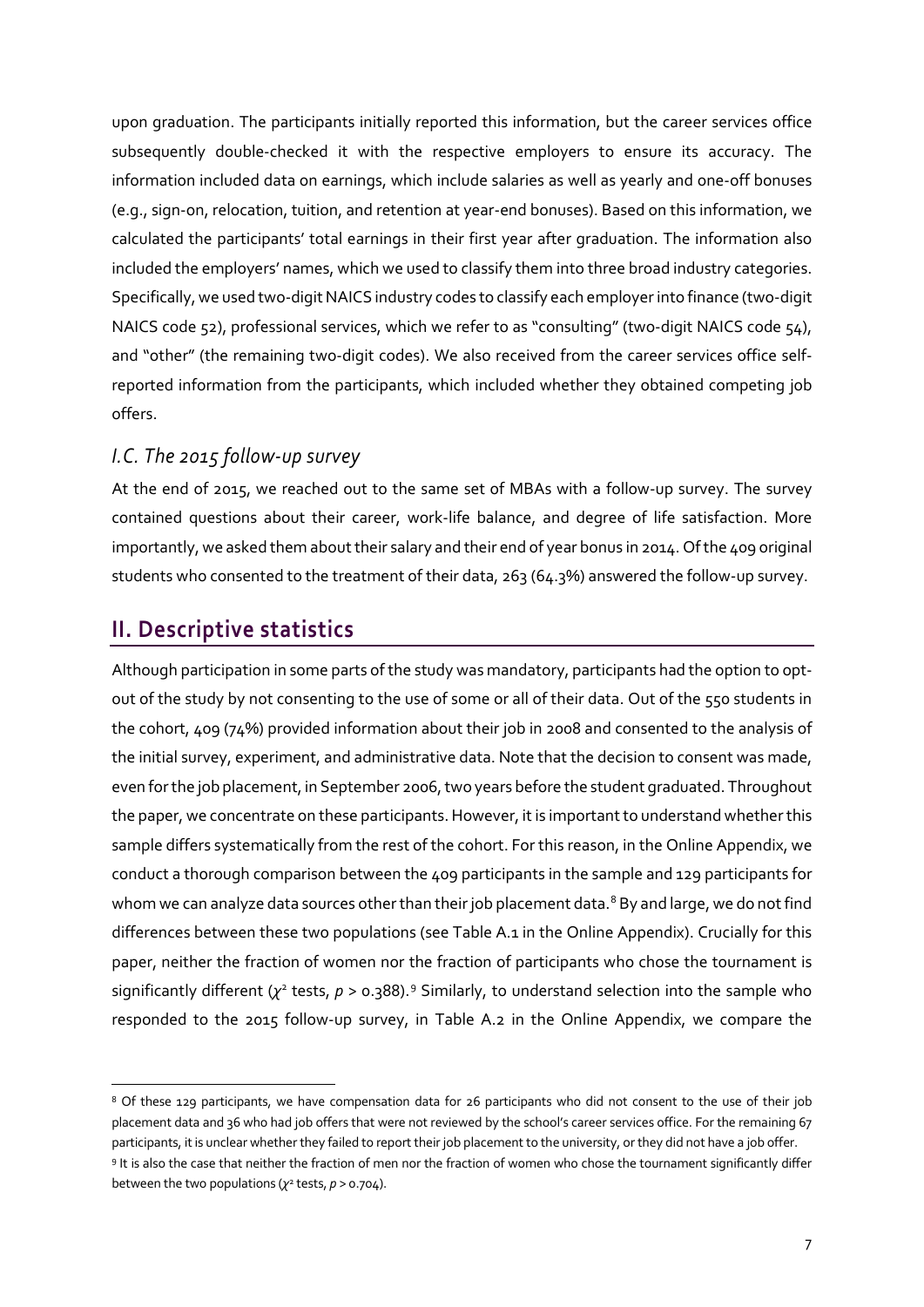#### **Table 1 – Summary statistics by gender**

*Note:* Means, standard deviations, and number of observations for variables used in the paper. The rightmost column displays *p*-values from tests of equality of distributions between men and women (*t*-tests for ordinal variables and *χ*<sup>2</sup> tests for categorical variables).

|                                         |        | <b>MEN</b> |     |        | <b>WOMEN</b> |     |            |
|-----------------------------------------|--------|------------|-----|--------|--------------|-----|------------|
|                                         | mean   | s.d.       | N   | mean   | s.d.         | N   | $p$ -value |
| Experiment                              |        |            |     |        |              |     |            |
| Competitive                             | 0.60   | 0.49       | 286 | 0.33   | 0.47         | 123 | 0.000      |
| Performance (rank in sums tasks)        | 2.39   | 0.78       | 286 | 2.70   | 0.73         | 123 | 0.000      |
| Expected rank in sums tasks             | 2.11   | 0.76       | 286 | 2.54   | 0.71         | 123 | 0.000      |
| Overconfidence                          | 0.28   | 0.63       | 286 | 0.16   | 0.65         | 123 | 0.095      |
| Risk aversion coefficient               | 4.22   | 4.19       | 286 | 5.94   | 4.69         | 123 | 0.001      |
| Non-competitive tournament              | 0.47   | 0.50       | 286 | 0.25   | 0.44         | 123 | 0.000      |
| Jobs data                               |        |            |     |        |              |     |            |
| Total compensation in 2008              | 185.84 | 183.12     | 286 | 149.22 | 36.95        | 123 | 0.001      |
| Base salary in 2008                     | 107.71 | 18.88      | 286 | 105.91 | 15.68        | 123 | 0.318      |
| Total bonus in 2008                     | 78.12  | 176.26     | 286 | 43.31  | 28.45        | 123 | 0.001      |
| One-off bonus in 2008                   | 44.16  | 30.46      | 286 | 34.91  | 22.51        | 123 | 0.001      |
| Expected performance bonus in 2008      | 33.96  | 168.98     | 286 | 8.40   | 17.33        | 123 | 0.012      |
| Number of competing job offers          | 0.42   | 0.82       | 286 | 0.41   | 0.81         | 123 | 0.882      |
| Fraction with job in finance in 2008    | 0.58   | 0.49       | 286 | 0.36   | 0.48         | 123 | 0.000      |
| Fraction with job in consulting in 2008 | 0.20   | 0.40       | 286 | 0.34   | 0.48         | 123 | 0.000      |
| Total compensation in 2015              | 346.93 | 231.91     | 189 | 228.87 | 180.59       | 61  | 0.000      |
| Base salary in 2015                     | 194.04 | 108.58     | 189 | 160.22 | 60.18        | 61  | 0.002      |
| Performance bonus in 2015               | 152.89 | 185.70     | 189 | 68.66  | 143.69       | 61  | 0.000      |
| Fraction with job in finance in 2015    | 0.48   | 0.50       | 189 | 0.18   | 0.39         | 61  | 0.000      |
| Fraction with job in consulting in 2015 | 0.09   | 0.29       | 189 | 0.21   | 0.41         | 61  | 0.000      |

characteristics of the 263 respondents and the 146 nonrespondents who had consented to the analysis of their data.

Next, we provide descriptive statistics for participants in our sample and evaluate whether there are gender differences in the experimental, initial survey, and administrative data. Table 1 presents the mean and standard deviation for variables derived from these data sources for both the 286 men and 123 women in the sample. For each variable, the table also displays *p*-values from tests of equality of distributions between men and women based on *t*-tests for ordinal variables and *χ*<sup>2</sup> tests for categorical variables. In the experiment and initial survey, we replicate many of the gender differences reported in the literature (Croson and Gneezy, 2009). Next, we focus on the difference in taste for competition between male and female MBAs.

## *II.A. Gender differences in taste for competition*

Consistent with the literature on taste for competition, Table 1 shows that 60% of men choose the tournament payment scheme compared to 33% of women. However, on its own, the higher incidence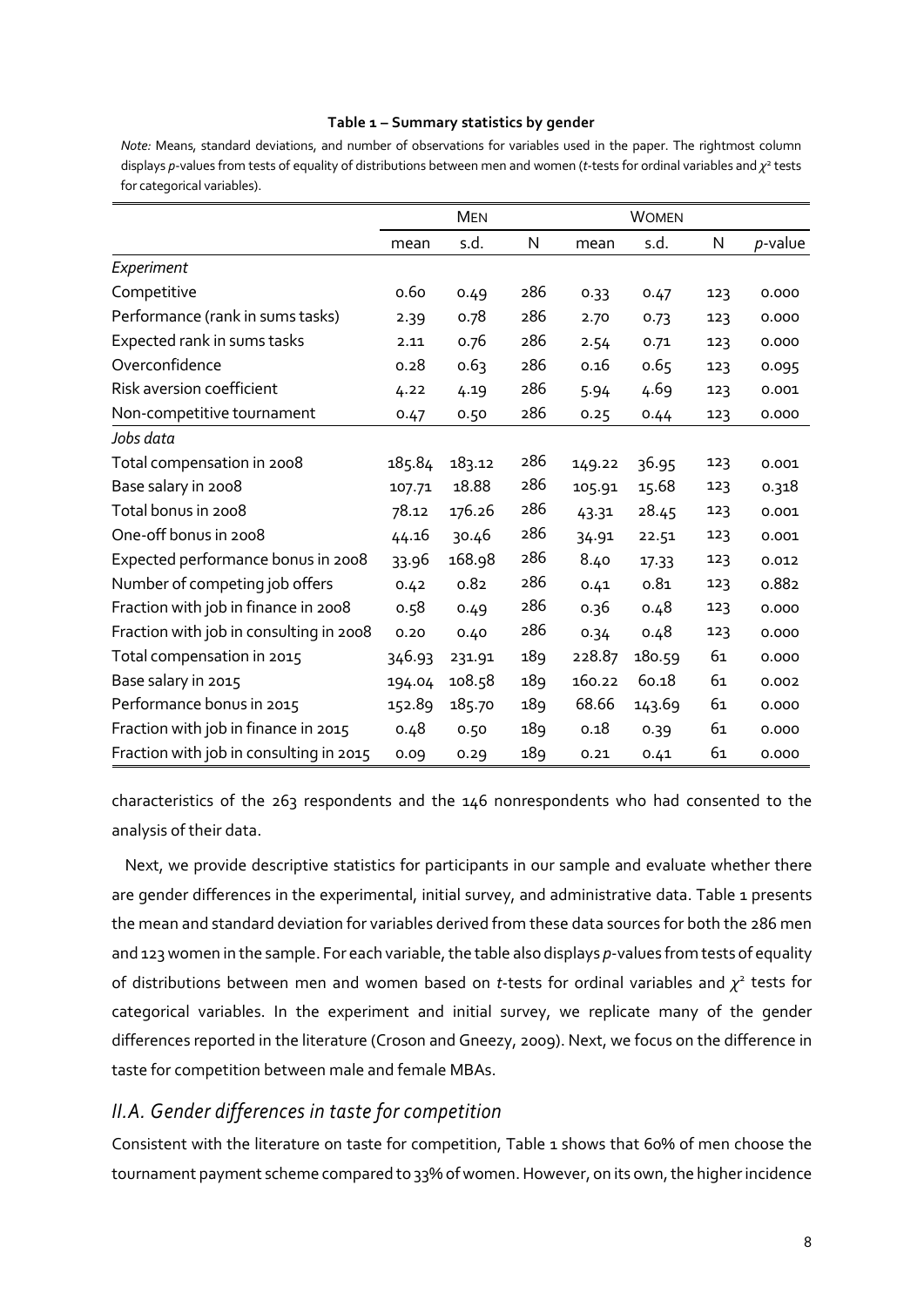#### **Table 2 – Determinants of willingness to compete**

| Note: Regressions of the decision to enter the tournament in the third |
|------------------------------------------------------------------------|
| period of the experiment. Marginal effects from probit regressions and |
| standard errors in parenthesis. ***, **, and * indicate statistical    |
| significance at 0.01, 0.05, and 0.10.                                  |

|                |             | Ш           | Ш          |
|----------------|-------------|-------------|------------|
| Woman          | $-0.268***$ | $-0.223***$ | $-0.148**$ |
|                | (0.051)     | (0.055)     | (0.060)    |
| Performance    |             | $0.213***$  | $0.351***$ |
|                |             | (0.035)     | (0.043)    |
| Overconfidence |             |             | 0.320      |
|                |             |             | (0.050)    |
| Risk aversion  |             |             | $-0.019$   |
|                |             |             | (0.006)    |
| Obs.           | 409         | 409         | 409        |
| test           | 25.069      | 63.677      | 117.954    |

of men choosing the tournament is not enough to conclude that men like to compete more than women do. In particular, Table 1 also reveals that men in our sample outperform women in the adding tasks (the average rank is 2.39 for men and 2.70 for women), and consistent with their higher performance, they expect to be better ranked than women (on average, 2.11 vs. 2.54). These differences, combined with the fact that women are more risk-averse, could explain why men choose the tournament more often than women do.

Do male MBAs like competition more than female MBAs after controlling for their ability, beliefs, and risk preferences? To answer this question, we follow Niederle and Vesterlund (2007) and run a series of probit regressions with the participants' choice of the tournament as the dependent variable. We report the resulting marginal effects in Table 2. In column I, the only independent variable is the participants' gender. Without any controls, the gender gap in choosing the tournament equals 26.8%. In column II, we control for the participants' performance, which reduces the gender gap in choosing the tournament by 4.5 percentage points to 22.3%. In column III, we further control for the participants' beliefs by including the variable overconfidence and for their risk preferences by including their risk-aversion coefficient. Performance, beliefs, and risk preferences are all significant determinants of the choice of tournament. Controlling for these variables still leaves a statistically significant gender gap of 14.8% in the decision to compete (column III). The coefficient of the gender dummy, once we control for performance, beliefs, and risk preferences, can be interpreted as a gender difference in "taste for competition."[10](#page-9-0)

<span id="page-9-0"></span><sup>10</sup> This way of measuring taste for competition has recently come under scrutiny because measurement error in the control variables or an incorrectly specified regression can result in the overestimation of the effects of taste for competition (van Veldhuizen 2018; Gillen, Snowberg, and Yariv 2019). In subsection III.A of the Online Appendix, we run a series of robustness checks to test whether this result is susceptible to this problem. We do not find evidence that it is.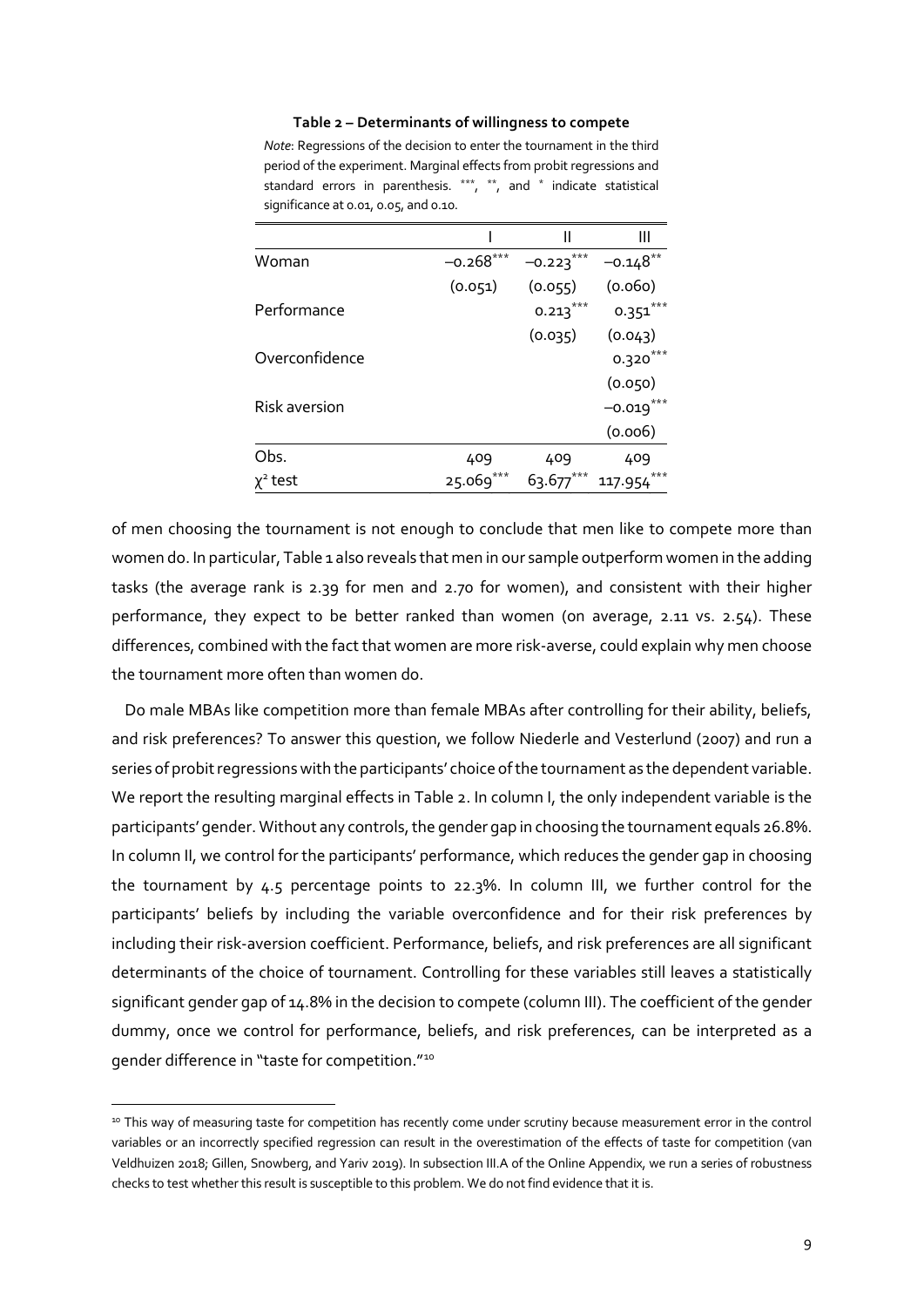### *II.B. Compensation in 2008*

The Booth career office collects data on the base salary and bonuses of all the graduating MBA students. For our analysis, we first consider total compensation, which is composed of base salary and bonus. In 2008, male MBAs received, on average, total compensation of \$186K, which is 25% higher than their female graduates (\$149K). In Table 1, we also report separate sample statistics for the base salary and the bonus pay. We group the various bonuses into two components: one-off bonuses (relocation, tuition, sign-on, and retention at year-end) and the rest, which are bonuses related to the employers' expected performance of their new hires (stock options, profit sharing, guaranteed performance, and other). We call this component the "expected performance bonus" because firms offer it before the MBAs begin to work, but it is linked to the performance of the firm, and it is likely to incorporate the employees' actual performance in the future. The descriptive statistics reveal that the gender differences are mostly concentrated in the bonus, not in the base salary. For example, the average overall bonus for men is 80% higher than for women. The difference is even starker in the expected performance component, where men's bonus is 404% higher than women's.

The large gender gap in total compensation is partly due to three male outliers, with salaries above \$1M. If we ignore those, the average male total compensation drops to \$170K, the gender gap to 14%, the average overall bonus for men becomes 44% higher than for women, and the expected performance bonus 222% higher for men compared to women.

#### *II.C. Compensation in 2015*

Our 2015 follow-up survey asks for their current salary and year-end performance bonus. We compute total compensation as the sum of the two. We will refer to it as 2015 compensation, even if it is technically the sum of the 2015 salary and 2014 realized bonus.

On average, women make \$229K and men \$347K (52% more). Unlike in 2008, in 2015, the average base salary of men is significantly higher than the base salary of women by a factor of 1.21. However, the largest difference is once again concentrated in the bonuses, where men's are larger than women's by a factor of 2.23. Eliminating outliers does not change the results much. Nevertheless, to avoid the risk that our results are driven by a few individuals, in our subsequent analysis, we windsorize the compensation data at the 1% and 99% level for both 2008 and 2015.

Although we find both in 2008 and 2015 that the largest gender gap occurs in the bonus component of pay, it is important to highlight that there is a big difference between the 2008 and 2015 bonuses. Bonuses in 2008 are one of the negotiated components during the recruiting process, while bonuses in 2015 are based on realized performance typically related to observable metrics set up in advance. We will discuss these differences in light of our results.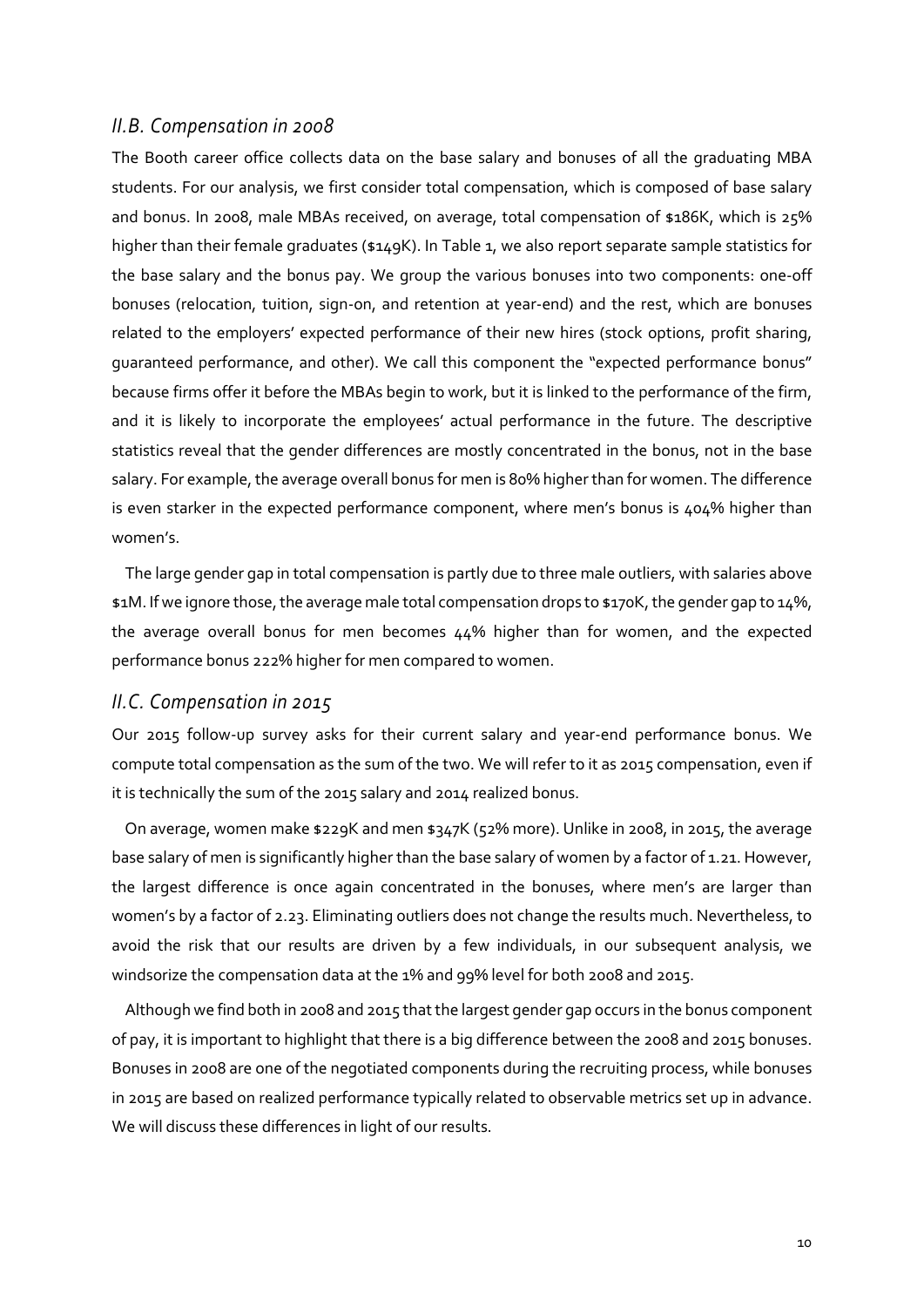A. Means and 95% confidence intervals

B. Cumulative distribution



**Figure 1 – Total compensation in 2008 depending on tournament choice**

# **III. Taste for competition and compensation in 2008**

In the previous section, we have shown that our sample exhibits a gender gap in wages and a gender difference in the taste for competition. In this section, we analyze how the two are related beginning with the compensation at graduation.

## *III.A. The effect of taste for competition*

We start by looking graphically at the association between taste for competition and compensation. As we can see in Figure 1A, choosing the tournament in a laboratory experiment at the beginning of their MBA is associated with higher earnings two years later in the participants' first job. On average, participants who chose the tournament ended up earning \$21K more than participants who chose piece-rate (*t*-test, *p* = 0.010). The difference in earnings is larger for the top earners (see Figure 1B).

Does this difference in earnings persist once we control for other determinants of choosing the tournament? To answer this question, in Table 3, we run a series of linear regressions with the log of the participants' total compensation in 2008 as the dependent variable.

In column I, the only explanatory variable is "competitive." Individuals who chose to compete earn approximately 9.3% more. In column II, we add three explanatory variables: overconfidence, risk aversion, and performance in the game, all measured as described in Section I. None of these additional variables is statistically significant, and adding them to the regression does not change the magnitude of the competitive dummy. With the inclusion of these control variables, we follow Niederle and Vesterlund (2007) and interpret the coefficient of the competitive dummy as representing the effect of "taste for competition."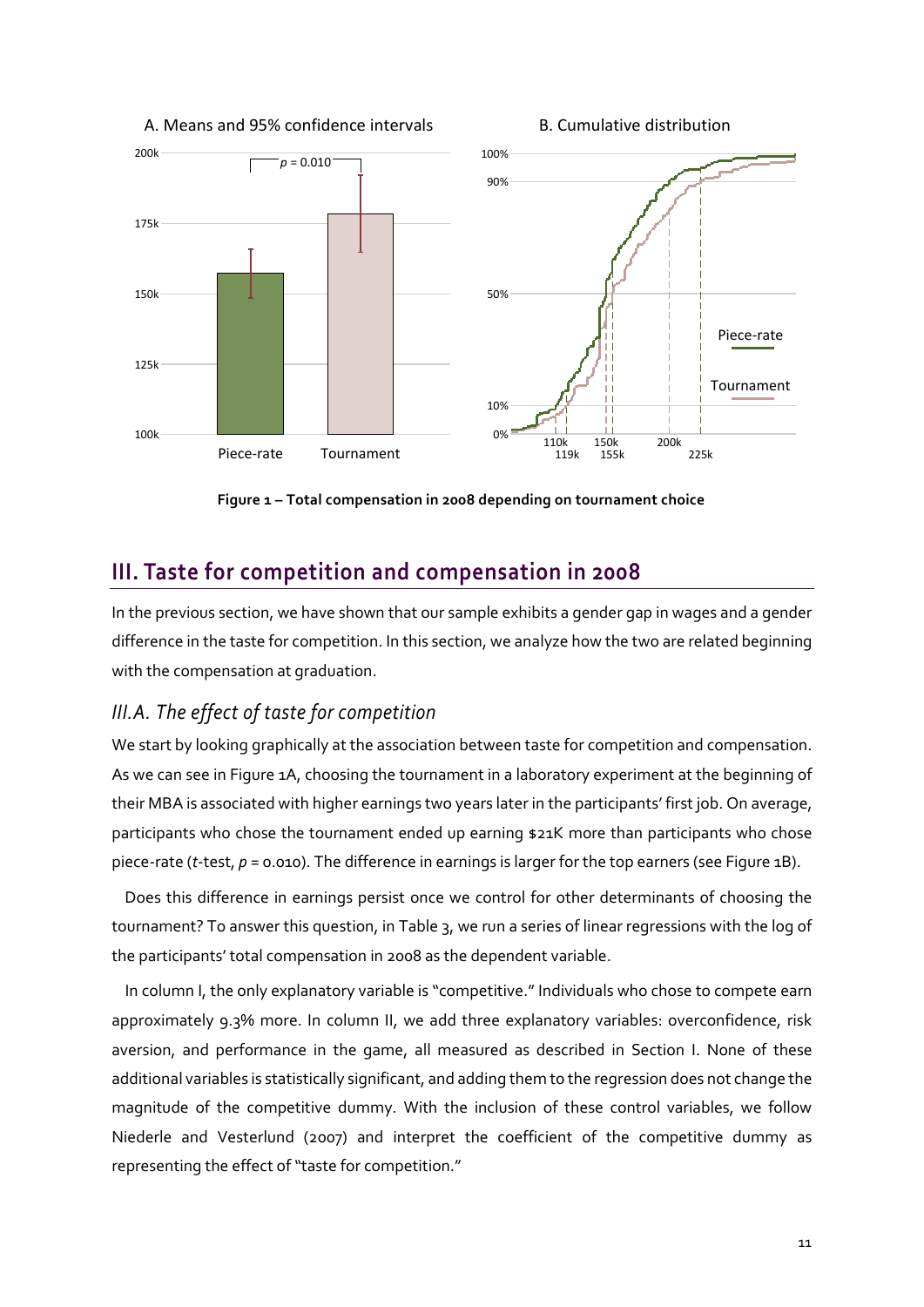| Table 3 – Determinants of total compensation in 2008 |  |  |
|------------------------------------------------------|--|--|
|                                                      |  |  |

|                |              | $\mathbf{I}$ | Ш           | IV          | V                    | VI         | VII                    | VIII         |
|----------------|--------------|--------------|-------------|-------------|----------------------|------------|------------------------|--------------|
| Competitive    | ***<br>0.093 | $0.092***$   |             | $0.079$ **  | $***$<br>0.074       | $0.075***$ |                        | $0.062*$     |
|                | (0.031)      | (0.036)      |             | (0.036)     | (0.031)              | (0.036)    |                        | (0.036)      |
| Woman          |              |              | $-0.117***$ | $-0.107***$ |                      |            | $-0.112***$            | $-0.104$ *** |
|                |              |              | (0.036)     | (0.036)     |                      |            | (0.036)                | (0.036)      |
| Overconfidence |              | 0.014        | 0.024       | 0.003       |                      | 0.008      | 0.014                  | $-0.002$     |
|                |              | (0.029)      | (0.027)     | (0.029)     |                      | (0.029)    | (0.027)                | (0.029)      |
| Risk aversion  |              | 0.000        | 0.000       | 0.002       |                      | 0.000      | 0.001                  | 0.002        |
|                |              | (0.004)      | (0.004)     | (0.004)     |                      | (0.004)    | (0.004)                | (0.004)      |
| Performance    |              | $-0.004$     | 0.006       | -0.016      |                      | $-0.004$   | 0.004                  | $-0.015$     |
|                |              | (0.025)      | (0.023)     | (0.025)     |                      | (0.025)    | (0.023)                | (0.025)      |
| Finance        |              |              |             |             | $0.128***$           | $0.128***$ | $0.125***$             | $0.118***$   |
|                |              |              |             |             | (0.038)              | (0.039)    | (0.038)                | (0.038)      |
| Consulting     |              |              |             |             | $0.127^\mathrm{***}$ | $0.125***$ | $0.144$ <sup>***</sup> | $0.133***$   |
|                |              |              |             |             | (0.044)              | (0.045)    | (0.044)                | (0.044)      |
| Obs.           | 409          | 409          | 409         | 409         | 409                  | 409        | 409                    | 409          |
| R <sup>2</sup> | 0.021        | 0.022        | 0.032       | 0.044       | 0.050                | 0.051      | 0.064                  | 0.071        |
| F test         | $8.853***$   | $2.312*$     | $3.361***$  | $3.686***$  | $7.172***$           | $3.598***$ | $4.564***$             | $4.359***$   |

*Note*: Regressions of the log of total compensation in 2008. OLS estimates and standard errors in parenthesis. \*\*\*, \*\*, and \* indicate statistical significance at 0.01, 0.05, and 0.10.

In column III, we repeat specification II with the gender dummy instead of the competitive dummy. Women make \$18K (11.7%) less, and this difference is statistically significant. Given the tendency to wage compression at this stage of an MBA's career and that most companies have predetermined wages for newly hired MBAs, we find this result to be notable.

In column IV, we include both the competitive and gender dummies (as well as all the controls). Once we control for the taste for competition, the magnitude of the gender coefficient drops by around \$2K (10% of the gender gap) but remains statistically significant. The coefficient for taste for competition remains positive and statistically significant: individuals who like to compete, earn \$13K (7.9%) more than the rest.

Some industries tend to pay MBAs significantly more (Oyer, 2008). Thus, compensation can vary because of differences in the industry chosen by MBAs at graduation. Since one of the effects of taste for competition could be different sorting across industries, we initially chose not to control for industry to estimate the full effect of taste for competition on compensation. It is interesting, however, to check how the results change if we control for the industry chosen by the MBAs at graduation. This is what we do in columns V to VIII, where we repeat the specifications I to IV including industry fixed effects. As explained in Section I, we classify employers into three industries: finance, consulting, and the rest. Each industry was chosen by roughly a third of the MBAs. The coefficients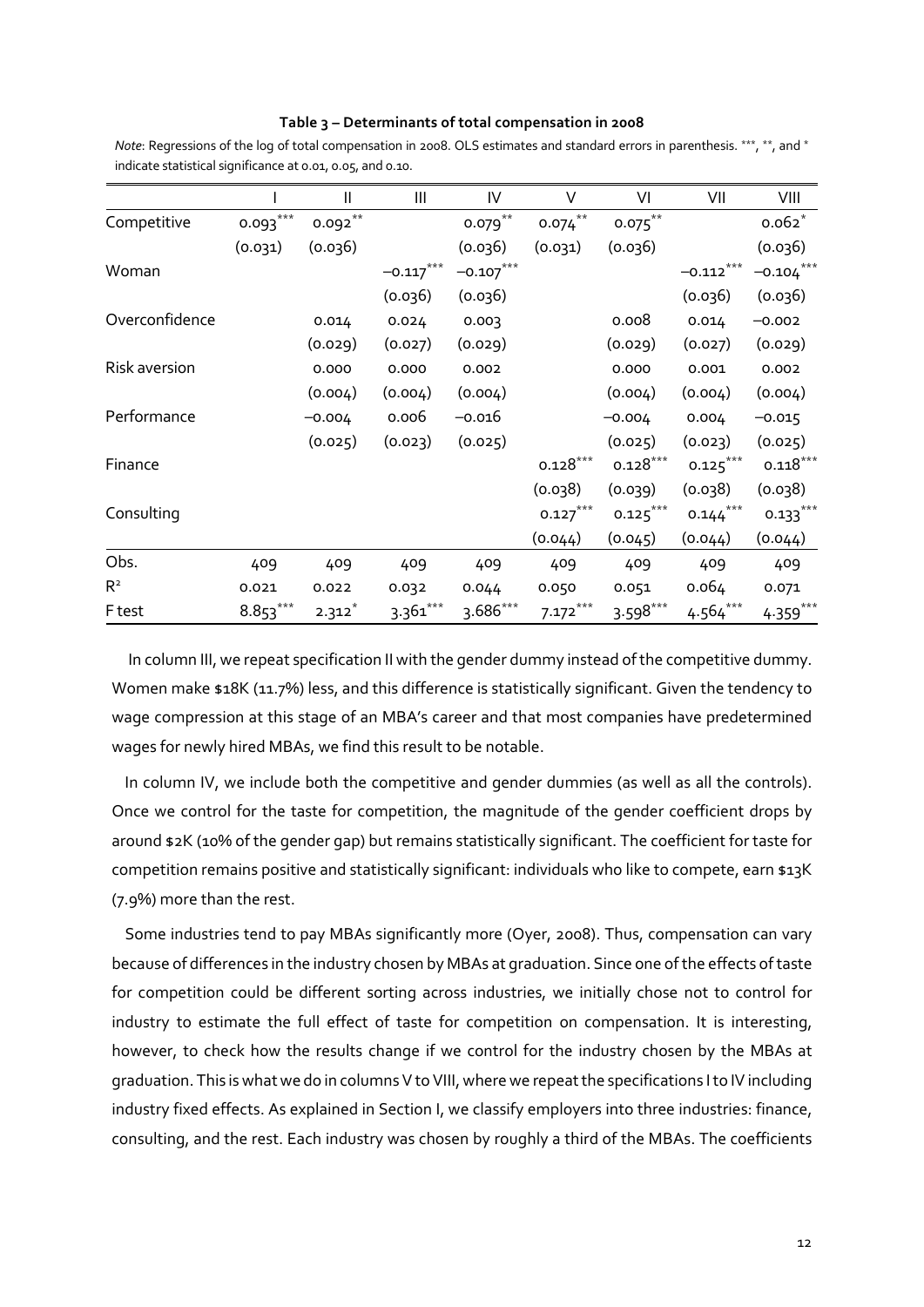of both the competitive and gender dummies are only slightly smaller. Thus, industry sorting does not seem to be the main driver of the results.<sup>[11](#page-13-0)</sup>

To better understand the relationship between compensation and taste for competition, we separate the base salary and the bonuses in Table 4. In column I, the dependent variable is the log of the base salary in 2008. The explanatory variables are the same as in Table 3. The results show that the competitive dummy does not affect the MBAs' base salary, nor does the gender dummy. Since not all MBAs receive a bonus, and we are estimating the regressions in logs, we opted for a two-step hurdle model to estimate first the impact of the independent variables on probability of getting the bonus (column II) and then on the magnitude of the bonus received (column III) (Cragg, 1971). Neither taste for competition nor gender predicts the probability of receiving a bonus, which is hardly surprising since almost everyone (92.9%) receives some form of bonus. By contrast, both the competitive and gender dummies correlate with the size of the bonus. MBAs with a higher taste for competition receive an \$8K (15.8%) higher bonus and women receive an \$18K (37.8%) lower bonus.

Next, we study the two bonus components separately.<sup>[12](#page-13-1)</sup> The dependent variable in column IV is the probability of getting the one-off component of the bonus. Most MBAs (91.4%) received some oneoff bonus, which might be why the selection equation does not show any significant coefficient. In column V, the dependent variable is the log of the one-off bonus. Interestingly, we find that the competitive dummy is not significantly associated with the one-off bonus. One possible explanation is that this bonus does not vary much across individuals. However, this is not true: the one-off bonus is \$25K at the 25<sup>th</sup> percentile and \$55K at the 75<sup>th</sup> percentile, an interquartile range of \$30K, which is similar to that of the expected performance bonus (\$37K). Furthermore, we do observe a sizeable negative effect for women: on average, they receive a \$9K (24.4%) lower one-off bonus.

In the next two columns, we repeat the hurdle model for the expected performance bonus. Only 37.4% of the MBAs received this bonus. Nevertheless, the probability of receiving it is not correlated with any of our explanatory variables (Column V). By contrast, the magnitude of this bonus is highly correlated with taste for competition and gender (Column VI). MBA students with a higher taste for competition receive a \$13K higher expected performance bonus, while women receive a \$10K lower bonus.

<span id="page-13-0"></span><sup>&</sup>lt;sup>11</sup> In the Online Appendix, we report the results of two other robustness checks. In Table A.5, we evaluate whether we are overestimating the effect of taste for competition due to potential measurement errors in the control variables (van Veldhuizen 2018; Gillen, Snowberg, and Yariv 2019). In Table A.6, we repeat our basic specification adding a large set of individual controls to the regression (following Bertrand, Goldin, and Katz 2010). In both cases, we find very similar results.

<span id="page-13-1"></span><sup>12</sup> As previously described, we group the various bonuses into two components: one-off bonuses (relocation, tuition, sign-on, and retention) and expected performance bonuses (stock options, profit sharing, guaranteed performance, and other). As a robustness test, we dropped other bonuses from the latter category. The results are largely unchanged (see Table A.8 in the Online Appendix).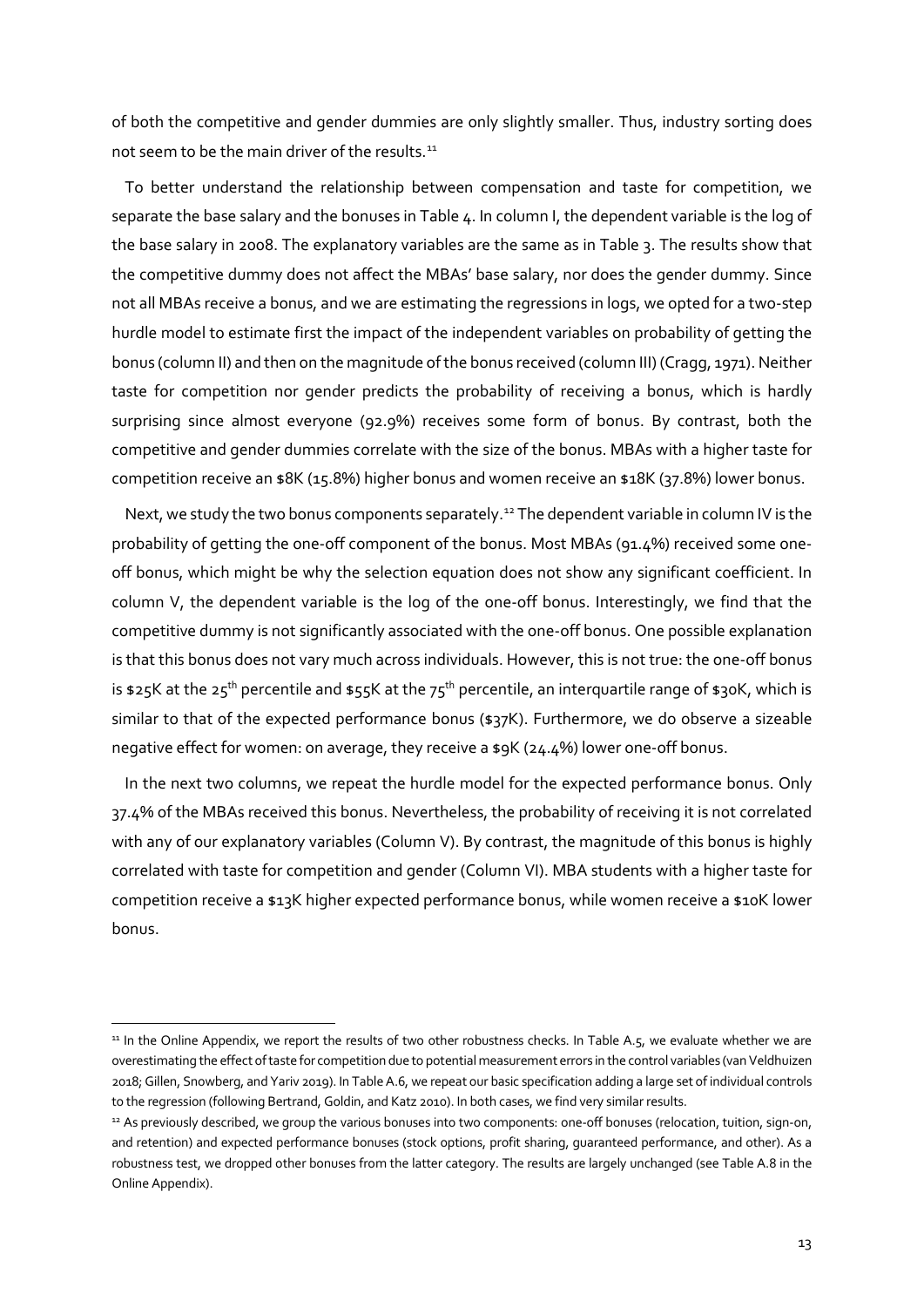#### **Table 4 – Taste for competition and different 2008 compensation measures**

*Note*: Regression of the log of the base salary in 2008 in column I. Hurdle model of the likelihood of receiving a bonus in column II and its magnitude in column III. Hurdle model of the likelihood of receiving a one-off bonus in column IV and its magnitude in column V.Hurdle model of the likelihood of receiving an expected performance bonus in column VI and its magnitude in column VII. Linear estimates in columns I, III, V, and VII. Marginal effects in columns II, IV, and VI. Regressions in Panel A do not include industry fixed effects while those in Panel B do. Standard errors in parenthesis. \*\*\*, \*\*, and \* indicate statistical significance at 0.01, 0.05, and 0.10.

|                        | <b>Base</b> | Total bonus                |                                                 | One-off bonus |                                  | Exp. perform bonus |             |
|------------------------|-------------|----------------------------|-------------------------------------------------|---------------|----------------------------------|--------------------|-------------|
|                        | salary      |                            | Received Amount Received Amount Received Amount |               |                                  |                    |             |
|                        |             |                            | PANEL A: WITHOUT INDUSTRY FIXED EFFECTS         |               |                                  |                    |             |
|                        | I           | $\mathbf{  }$              | $\mathbf{III}$                                  | ${\sf IV}$    | $\vee$                           | VI                 | VII         |
| Competitive            | 0.022       | 0.015                      | $0.158***$                                      | 0.024         | 0.044                            | 0.010              | $0.571***$  |
|                        | (0.017)     | (0.033)                    | (0.079)                                         | (0.036)       | (0.073)                          | (0.056)            | (0.211)     |
| Woman                  | $-0.010$    | 0.032                      | $-0.378***$                                     | 0.035         | $-0.244$ <sup>***</sup>          | $-0.073$           | $-0.499$ ** |
|                        | (0.017)     | (0.027)                    | (0.079)                                         | (0.029)       | (0.072)                          | (0.056)            | (0.231)     |
| Overconfidence         | 0.003       | 0.024                      | $-0.051$                                        | 0.013         | $-0.043$                         | $-0.023$           | 0.176       |
|                        | (0.013)     | (0.026)                    | (0.064)                                         | (0.027)       | (0.058)                          | (0.046)            | (0.173)     |
| Risk aversion          | $0.003^*$   | $-0.003$                   | $-0.000$                                        | $-0.003$      | $-0.013$                         | $-0.004$           | 0.028       |
|                        | (0.002)     | (0.003)                    | (0.008)                                         | (0.003)       | (0.007)                          | (0.006)            | (0.023)     |
| Performance            | $-0.005$    | 0.007                      | –0.076                                          | $-0.016$      | $-0.064$                         | 0.010              | $-0.065$    |
|                        | (0.012)     | (0.022)                    | (0.055)                                         | (0.022)       | (0.050)                          | (0.039)            | (0.148)     |
| Obs.                   | 409         | 409                        | 380                                             | 409           | 374                              | 409                | 153         |
| F test / $\chi^2$ test | 0.975       | 3.705                      | $31.981***$                                     | 3.916         | $\textbf{18.800}^{\ast\ast\ast}$ | 3.540              | $16.286***$ |
|                        |             |                            | PANEL B: WITH INDUSTRY FIXED EFFECTS            |               |                                  |                    |             |
|                        |             | $\mathop{\rm II}\nolimits$ | $\mathop{\rm III}\nolimits$                     | IV            | $\vee$                           | VI                 | VII         |
| Competitive            | 0.009       | 0.013                      | 0.124                                           | 0.019         | 0.007                            | 0.035              | $0.478***$  |
|                        | (0.015)     | (0.033)                    | (0.075)                                         | (0.036)       | (0.066)                          | (0.058)            | (0.215)     |
| Woman                  | $-0.035***$ | 0.027                      | $-0.300***$                                     | 0.033         | $-0.147$ **                      | $-0.115$ **        | $-0.473$ ** |
|                        | (0.015)     | (0.027)                    | (0.076)                                         | (0.030)       | (0.066)                          | (0.058)            | (0.231)     |
| Overconfidence         | $-0.002$    | 0.023                      | -0.058                                          | 0.012         | $-0.048$                         | $-0.021$           | 0.159       |
|                        | (0.012)     | (0.026)                    | (0.060)                                         | (0.027)       | (0.052)                          | (0.047)            | (0.173)     |
| Risk aversion          | $0.001*$    | $-0.004$                   | 0.005                                           | $-0.004$      | $-0.007$                         | $-0.007$           | 0.029       |
|                        | (0.002)     | (0.003)                    | (0.008)                                         | (0.003)       | (0.007)                          | (0.006)            | (0.023)     |
| Performance            | 0.000       | 0.008                      | $-0.081$                                        | $-0.015$      | $-0.074$ $0.013$                 |                    | $-0.060$    |
|                        | (0.010)     | (0.022)                    | (0.051)                                         | (0.022)       | (0.045)                          | (0.040)            | (0.146)     |
| Finance                | $-0.031$ *  |                            |                                                 |               |                                  |                    |             |
|                        | (0.016)     | (0.031)                    | (0.081)                                         | (0.033)       | (0.071)                          | (0.064)            | (0.231)     |
| Consulting             | $0.140***$  | 0.022                      | $0.172$ <sup>*</sup>                            | 0.040         | 0.137                            | $-0.104$           | 0.350       |
|                        | (0.019)     | (0.040)                    | (0.093)                                         | (0.043)       | (0.082)                          | (0.072)            | (0.249)     |
| Obs.                   | 409         | 409                        | 380                                             | 409           | 374                              | 409                | 153         |
| F test / $\chi^2$ test | $17.282***$ | 4.992                      | 86.274***                                       | 5.033         | $106.100***$                     | $28.058***$        | 19.912***   |

In the bottom panel of Table 4, we re-estimate all the specifications, controlling for industry fixed effects. The effects of taste for competition remain largely the same. For gender, we find a somewhat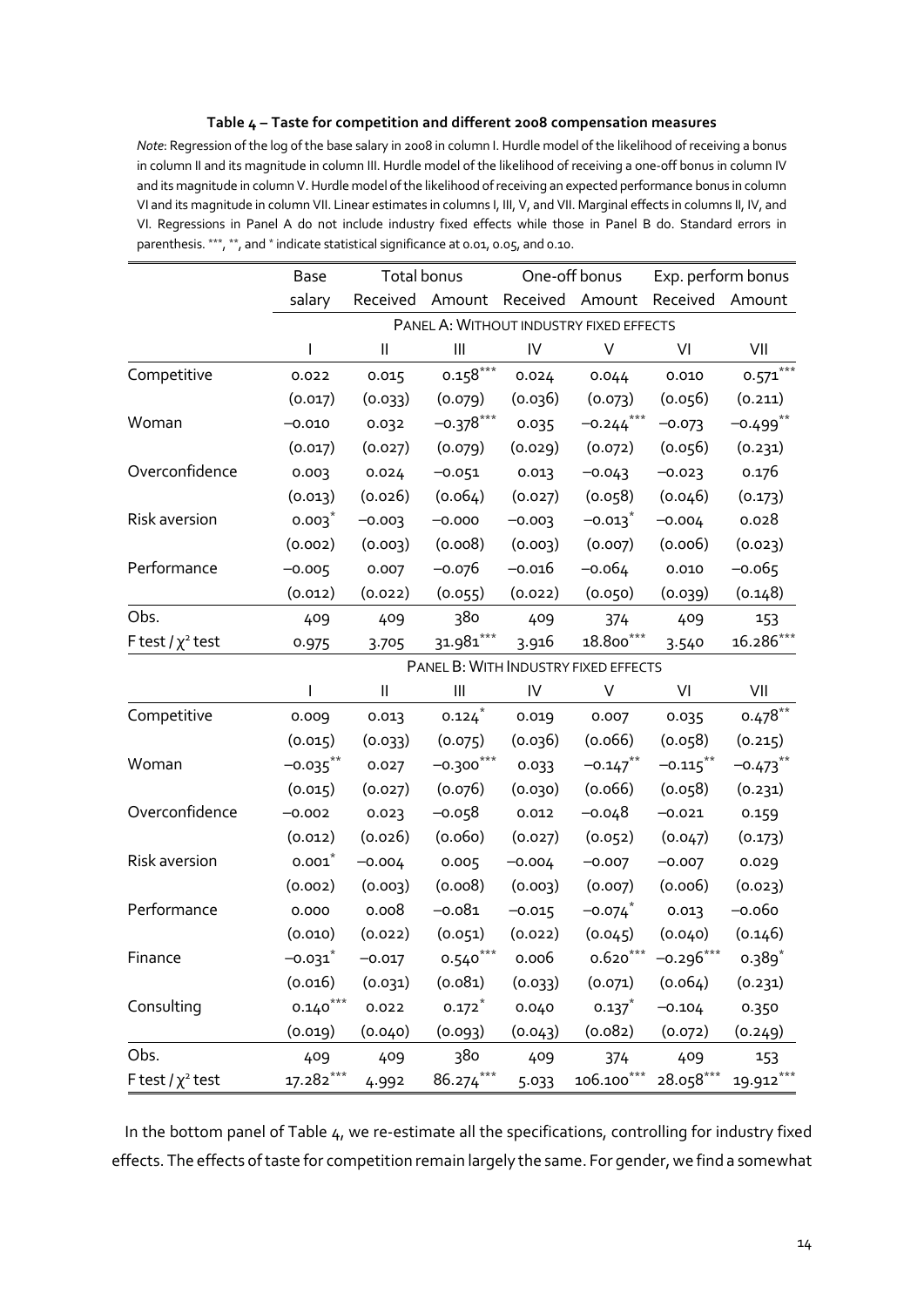lower but still highly statistically significant effect on the magnitude of the one-off bonus. Moreover, after controlling for industry, we see that women are 11.5% less likely to receive an expected performance bonus.

## *III.B. Robustness: Taste for competition or taste for high rewards*

A clever feature of the experimental design of Niederle and Vesterlund (2007) is that participants make two choices between tournament and piece-rate. In the third period, participants perform under the chosen payment scheme while in the fourth period, the payment scheme is simply applied to their past performance (see Section I). Because it does not include performing in a competitive environment, Niederle and Vesterlund (2007) argue that this latter choice between piece-rate and tournament is unaffected by the participants' taste for competition, and is determined by preferences for highly non-linear payoffs that reward high performers. In Table A.7 in the Online Appendix, we replicate the analysis in Tables  $3$  and  $4$  adding as an explanatory variable a dummy equal to one if an individual chooses tournament in the fourth period. Adding this variable enables us to test whether the effect of the "competitive" variable in Tables 3 and 4 is driven by a taste for competition or a "taste for high rewards."

The taste-for-high-reward variable always has a small coefficient that is statistically not different from zero. By contrast, the coefficients of the competitive dummy remain substantially unchanged in all specifications. These results provide compelling evidence that the association between tournament and compensation is indeed driven by the participants' taste for competition and is not related to the choice of tournament pay *per se*.

## *III.C. Why does taste for competition matter?*

In this section, we study why a higher taste for competition is associated with higher compensation. One possibility is that MBAs with a high taste for competition are simply better at generating higher salary offers through negotiation. Another possibility is that firms expect MBAs with a higher taste for competition to add more value. We test the first hypothesis empirically in Table 5.

The average MBA receives only 0.4 competing offers at graduation, and 73.1% of MBAs receive none. It is reasonable to expect that MBAs who receive multiple offers can extract more rents through negotiation. Given the highly competitive nature of the MBA recruiting process, it also seems plausible that MBAs with a higher taste for competition can generate more offers. We test these predictions in Table 5.

To test the effect of multiple offers on compensation, in columns I and II, we rerun regressions IV and VIII of Table 3 of the log of total compensation in 2008, adding as an explanatory variable a dummy equal to one if the MBA received at least one competing job offer. MBAs who generate competing offers do indeed earn around \$16K (10.1%) more. The coefficients of the competitive dummy, however, slightly increase with the inclusion of the competing offers dummy. We also check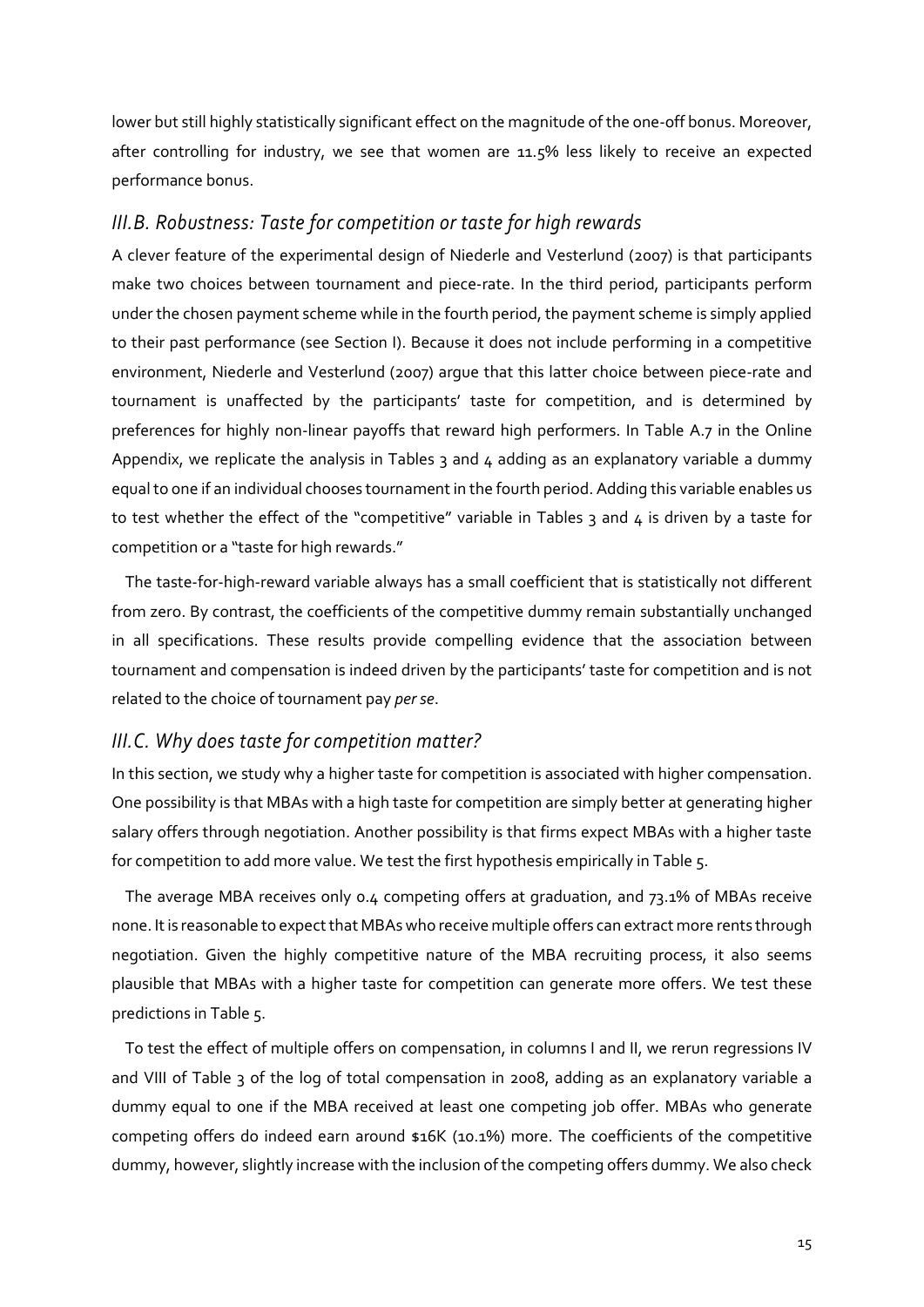| # competing offers<br>Total compensation |             |              |          |          |  |  |  |  |
|------------------------------------------|-------------|--------------|----------|----------|--|--|--|--|
|                                          |             |              |          |          |  |  |  |  |
|                                          |             | Ш            | Ш        | IV       |  |  |  |  |
| Competitive                              | $0.083***$  | $0.066*$     | $-0.004$ | 0.015    |  |  |  |  |
|                                          | (0.035)     | (0.035)      | (0.098)  | (0.092)  |  |  |  |  |
| Woman                                    | $-0.103***$ | $-0.095***$  | $-0.059$ | $-0.111$ |  |  |  |  |
|                                          | (0.035)     | (0.035)      | (0.094)  | (0.087)  |  |  |  |  |
| Overconfidence                           | 0.012       | 0.009        | –0.098   | $-0.094$ |  |  |  |  |
|                                          | (0.029)     | (0.028)      | (0.082)  | (0.078)  |  |  |  |  |
| Risk aversion                            | 0.002       | 0.002        | 0.009    | 0.006    |  |  |  |  |
|                                          | (0.004)     | (0.004)      | (0.010)  | (0.009)  |  |  |  |  |
| Performance                              | $-0.014$    | $-0.013$     | $-0.051$ | $-0.034$ |  |  |  |  |
|                                          | (0.025)     | (0.024)      | (0.074)  | (0.069)  |  |  |  |  |
| Competing job offer                      | $0.101***$  | $0.128***$   |          |          |  |  |  |  |
|                                          | (0.035)     | (0.035)      |          |          |  |  |  |  |
| Finance                                  |             | $0.142***$   |          | $-0.371$ |  |  |  |  |
|                                          |             | (0.044)      |          | (0.115)  |  |  |  |  |
| Consulting                               |             | $0.128***$   |          | $-0.002$ |  |  |  |  |
|                                          |             | (0.035)      |          | (0.106)  |  |  |  |  |
| Obs.                                     | 409         | 409          | 409      | 409      |  |  |  |  |
| F test / $\chi^2$ test                   | 4.532       | ***<br>5.571 | 2.875    | 21.559   |  |  |  |  |

**Table 5 – Taste for competition and competing job offers**

*Note*: OLS regressions of the log of total compensation in 2008 in columns I and II. Marginal effects from negative binomial regressions of the number of competing job offers in 2008 in columns III and IV. Standard errors in parenthesis. \*\*\*, \*\*, and \* indicate statistical significance at 0.01, 0.05, and 0.10.

whether individuals with a taste for competition generate more competing job offers. In columns III and IV of Table 5, we run a negative binomial regression of the number of competing offers each MBA got on the same explanatory variables we have been using so far. The results show that neither taste for competition nor gender predict the number of competing offers. Thus, we can exclude that generating multiple job offers is the source of the association between taste for competition and higher earnings.

Hence, the evidence so far is more consistent with firms expecting a higher average performance from employees with a higher taste for competition and setting total compensation based on this expectation. There are various plausible reasons why employers in business might value employees who have a taste for competition. For instance, these employees might perform better in competitive or stressful situations (Gneezy, Niederle, and Rustichini 2003; Apesteguia and Palacios-Huerta 2010) or might be easier to retain in competitive industries. However, the experimental evidence of Niederle and Vesterlund (2007), as well as in this paper, suggest that rewarding individuals only based on their willingness to compete could be a mistake. While individuals who choose the tournament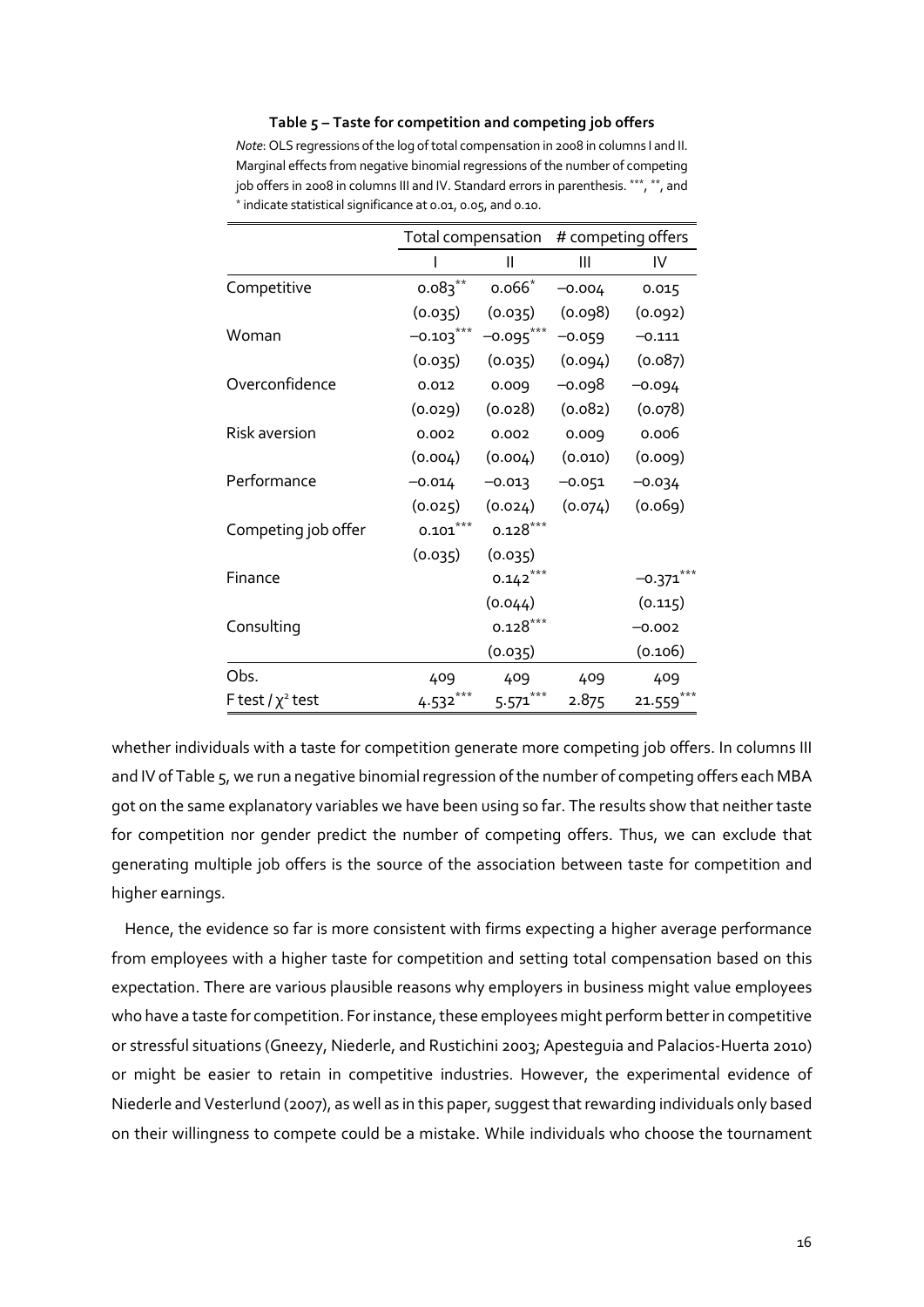payment scheme are likely to have a taste for competition, they are also likely to be overconfident, which is, by definition, a suboptimal trait.

The MBA recruiting process is a long courtship that lasts six months, involving corporate conversations, networking nights, pre-interview one-to-one meetings, and several rounds of formal interviews.[13](#page-17-0) During this process, it is plausible that recruiters can observe competitive behavior. However, since recruiters do not have access to our data, it is unlikely that they can separate those who compete because they are overconfident from those who compete because they have a high taste for competition. If employers value a high taste for competition but are also aware that they cannot separate it from a trait like overconfidence, they should expect that hiring individuals based on their competitive behavior will also result in a higher variance in performance. These conjectures are consistent with our results so far since overconfidence is not a significant determinant of compensation in 2008, and the reward for having a high taste for competition is concentrated on the expected performance bonus rather than on the base salary.

This line of reasoning also suggests that the association between overconfidence, taste for competition, and compensation might change over time. As employees build a track record, it is more likely that employers can discriminate these two traits and reward them differently. Also, over time, bonuses are typically based on *realized* rather than expected performance. Thus, if realized performance is affected negatively by overconfidence, the realized bonus will be showing a correlation with this trait, even if the company cannot assess this and other characteristics. We can explore these hypotheses by studying the relationship between taste for competition and compensation in 2015, which includes the 2014 realized bonuses.

## **IV. Taste for competition and compensation in 2015**

In Table 6, we study the relationship between taste for competition and overall compensation, base salary, and bonuses in 2015. In columns I to IV, we do not control for industry, while in columns V to VIII, we repeat the same specifications controlling for industry fixed effects.

In columns I and V, we regress the log of total compensation in 2015 on the competitive and gender dummies and the controls. Compared to the coefficients from 2008, the coefficient of the competitive dummy in 2015 drops by half and is no longer statistically different from zero. It is even smaller when we control for industry fixed effects. To check whether this change is due to sample size, given that only 61% of the sample answered to the 2015 follow-up survey, in the Online Appendix, we re-estimate the regressions for the compensation in 2008 solely for the sample of MBAs for whom we have 2015 data (see Table A.11). The results show that the coefficient of the tastefor-competition variable is roughly the same as in the full sample, but it is not statistically different

<span id="page-17-0"></span><sup>&</sup>lt;sup>13</sup> The structure of this recruiting process is similar to the one adopted at the undergraduate level to recruit business professionals in prestigious consulting firms, investment banks, and technology firms.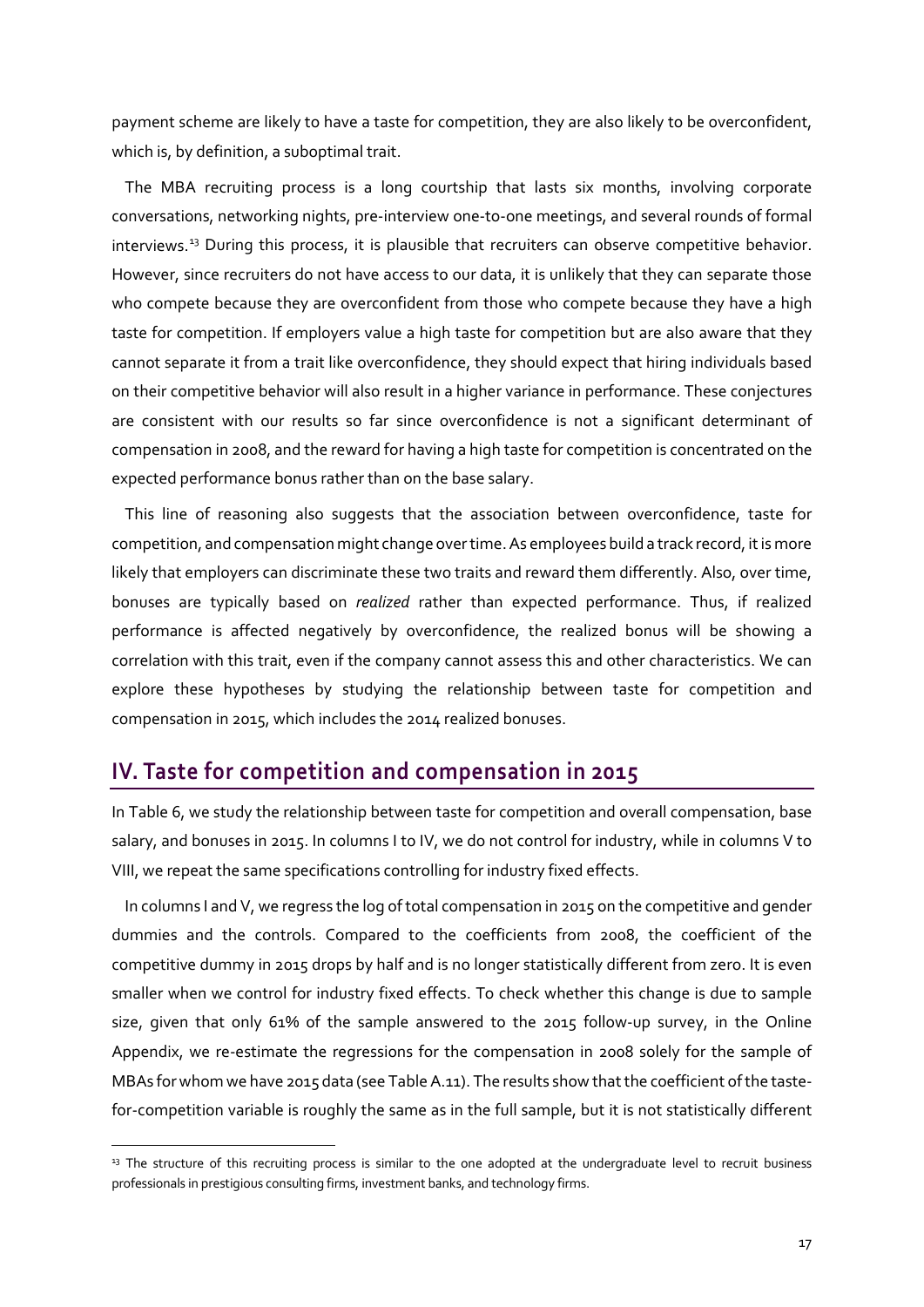#### **Table 6 – Determinants of compensation in 2015**

*Note*: Regressions of the log of total compensation in 2015 in columns I and V and of the log of base salary in 2015 in columns II and VI. Hurdle model of the likelihood of receiving a bonus in columns III and VII, and of its magnitude (in logs) in columns IV and VIII. Linear estimates in columns I, II, IV, V, VI, and VIII. Marginal effects in columns III and VII. Standard errors in parenthesis. \*\*\*, \*\*, and \* indicate statistical significance at 0.01, 0.05, and 0.10.

|                        | Total       | Base                  | Bonus                   |             | Total       | <b>Base</b>           |              | <b>Bonus</b> |
|------------------------|-------------|-----------------------|-------------------------|-------------|-------------|-----------------------|--------------|--------------|
|                        | income      | salary                | Received                | Amount      | income      | salary                | Received     | Amount       |
|                        |             | $\mathsf{II}$         | $\mathbf{III}$          | IV          | V           | VI                    | VII          | VIII         |
| Competitive            | 0.035       | 0.003                 | 0.003                   | 0.085       | 0.001       | $-0.008$              | $-0.007$     | 0.030        |
|                        | (0.098)     | (0.066)               | (0.047)                 | (0.195)     | (0.089)     | (0.064)               | (0.048)      | (0.172)      |
| Woman                  | $-0.384***$ | $-0.194***$           | $-0.002$                | $-0.986***$ | $-0.218***$ | $-0.142$ **           | 0.026        | $-0.623***$  |
|                        | (0.103)     | (0.069)               | (0.049)                 | (0.205)     | (0.097)     | (0.070)               | (0.051)      | (0.188)      |
| Overconfidence         | $-0.128$    | $-0.082$              | $-0.101$ <sup>***</sup> | $-0.027$    | $-0.133$ *  | $-0.087$ *            | $-0.104$ *** | $-0.083$     |
|                        | (0.081)     | (0.054)               | (0.037)                 | (0.161)     | (0.073)     | (0.053)               | (0.038)      | (0.143)      |
| Risk aversion          | $-0.024$ ** | $-0.012$ <sup>*</sup> | $-0.005$                | $-0.026$    | $-0.028***$ | $-0.013$ **           | $-0.007$     | $-0.035***$  |
|                        | (0.010)     | (0.007)               | (0.005)                 | (0.020)     | (0.009)     | (0.006)               | (0.005)      | (0.018)      |
| Performance            | $-0.048$    | $-0.056$              | $-0.008$                | $-0.050$    | $-0.012$    | $-0.046$              | $-0.001$     | 0.038        |
|                        | (0.068)     | (0.046)               | (0.032)                 | (0.133)     | (0.062)     | (0.045)               | (0.035)      | (0.118)      |
| Finance                |             |                       |                         |             | $0.632***$  | $0.256***$            | $0.110***$   | $1.290***$   |
|                        |             |                       |                         |             | (0.084)     | (0.060)               | (0.053)      | (0.162)      |
| Consulting             |             |                       |                         |             | $0.284***$  | $0.221$ **            | 0.016        | 0.395        |
|                        |             |                       |                         |             | (0.123)     | (0.089)               | (0.064)      | (0.241)      |
| Obs.                   | 250         | 250                   | 250                     | 218         | 250         | 250                   | 250          | 218          |
| F test / $\chi^2$ test | $5.205***$  | $2.958**$             | $10.051^{*}$            | $30.871***$ | $12.708***$ | $\frac{5.109}{4.000}$ | 28.058***    | 104.120      |

from zero. Thus, in the 2015 sample, we certainly have a power issue, yet this is not the only reason why taste for competition is not statistically significant with 2015 compensation. Keeping the same sample, taste for competition seems to have less of an impact on compensation in 2015 than in 2008.[14](#page-18-0)

Another difference with the results from 2008 is the coefficient on overconfidence. In 2008, the size of the coefficient was basically equal to zero (less than 1%). In 2015, the absolute size of the coefficient increases to 12.8% and 13.3%, depending on whether we control for industry fixed effects, and it is marginally significant. This change is consistent with our hypothesis that employers were not able to link salaries to overconfidence in 2008 but might be able to so in 2015.

<span id="page-18-0"></span><sup>14</sup> One might still worry that these results are driven by selection of respondents in the 2015 survey relative to the 2008 sample. To study this possibility, we also exploit the fact that some individual characteristics of these students predict their attachment to the University (and the willingness to spend time filling a survey) and their tendency to value time. Thus, in the Online Appendix, we present estimates of a Heckman selection model where we first estimate the marginal effect of the probability of answering the survey and then a linear model of the total compensation in 2015.The results remain substantially unchanged.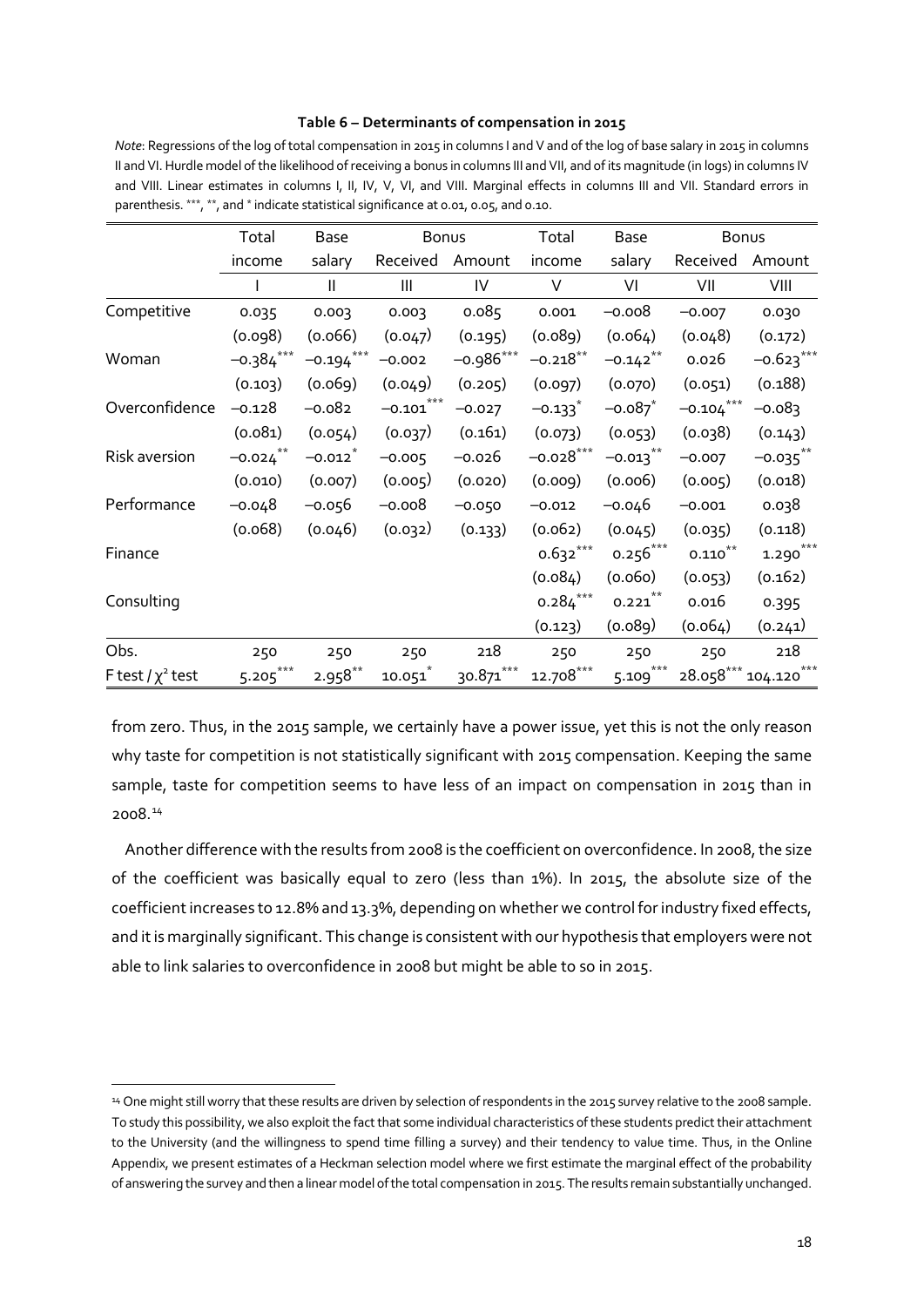The gender dummy is now much larger than in 2008: the coefficient more than tripled, from 10.7% to 38.4% (or from 10.4% to 21.8%, controlling for industry fixed effects), implying an increase in the gender gap from \$17K to \$89K (or from \$16K to \$53K with industry fixed effects).

In columns II and VI, we repeat the same specifications for the log of the base salary. The results show a statistically and economically insignificant effect of taste for competition. Overconfidence has a borderline negative and significant effect. The gender gap is \$31K (19.4%) or \$23K (14.2%) with industry fixed effects, which is much higher than the 2008 gender gap in base salary of around \$2K.

In the remaining columns, we run a two-step hurdle model to estimate, in the first stage, the probability of getting a bonus (columns III and VII of Table 6), and in the second stage, the log of the bonus received (columns IV and VIII). Note that, on average, the bonus was \$132K, and 87% of the sample received at least some bonus. Neither taste for competition nor gender predicts the probability of receiving a bonus, while overconfidence has a negative and strongly significant effect. When we look at the magnitude of the bonus, we find that neither taste for competition nor overconfidence is economically or statistically significant. By contrast, we find that gender has a powerful effect: on average, women receive \$60K less. In part, this effect is due to industry selection. When we control for industry, the effect drops to \$41K.

How is it possible that taste for competition affects MBA earnings at graduation, but not seven years later? As mentioned before, taste for competition might be a valuable trait only when it is not combined with overconfidence. Overconfident employees who are eager to compete because they mistakenly think they are going to win will likely end up losing money for their employers. Thus, employers would like to hire and reward only MBAs who like competition but are not overconfident.<sup>[15](#page-19-0)</sup> Unfortunately, employers are unlikely to observe the degree of overconfidence of potential employees: they must see them in action. Therefore, if they want to attract employees who like competition, employers have to offer a higher *expected* bonus to all "competitive" MBAs at the beginning of their career. Over time, employers could learn the degree of overconfidence of their competitive employees and start to reward only those who are not overconfident, penalizing the others. What is more, even if overconfidence remains unobservable, as long as employers can condition bonuses on observed performance and performance is negatively affected by overconfidence, we would observe a negative correlation between the realized bonus and overconfidence. This hypothesis is consistent with the fact that overconfidence (by itself) has no impact on compensation in 2008 but has a negative effect in 2015.

<span id="page-19-0"></span><sup>15</sup> Overconfidence may be less of an issue for employees who do not have a taste for competition. Their aversion to competition means that they will take fewer risks and therefore the overestimation of their abilities is bound to be less costly to employers.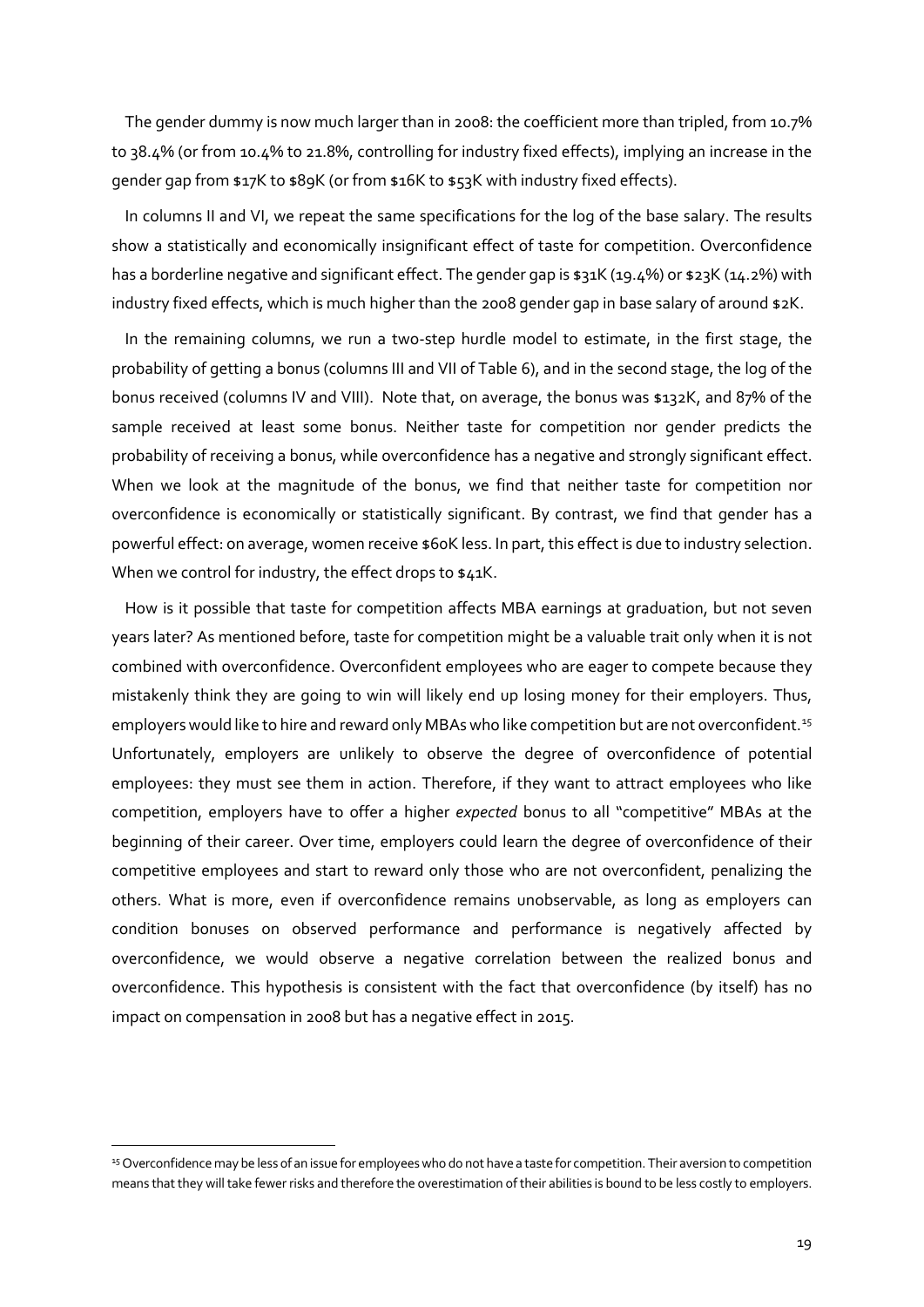#### **Table 7 – Interaction with overconfidence**

*Note*: Regressions of the log of total compensation in 2015 in columns I and V and of the log of base salary in 2015 in columns II and VI. Hurdle model of the likelihood of receiving a bonus in columns III and VII, and of its magnitude (in logs) in columns IV and VIII. Linear estimates in columns I, II, IV, V, VI, and VIII. Marginal effects in columns III and VII. Standard errors in parenthesis. \*\*\*, \*\*, and \* indicate statistical significance at 0.01, 0.05, and 0.10.

|                        | Total                  | <b>Base</b>           | <b>Bonus</b> |             | Total                  | Base                   |            | Bonus       |
|------------------------|------------------------|-----------------------|--------------|-------------|------------------------|------------------------|------------|-------------|
|                        | income                 | salary                | Received     | Amount      | income                 | salary                 | Received   | Amount      |
|                        |                        | $\mathbf{I}$          | Ш            | ${\sf IV}$  | $\vee$                 | VI                     | VII        | VIII        |
| Competitive            | 0.120                  | 0.040                 | 0.025        | 0.214       | 0.064                  | 0.018                  | 0.013      | 0.125       |
|                        | (0.103)                | (0.070)               | (0.049)      | (0.200)     | (0.094)                | (0.068)                | (0.048)    | (0.177)     |
| Woman                  | $-0.391***$            | $-0.197***$           | $-0.004$     | $-1.008***$ | $-0.226**$             | $-0.146**$             | 0.022      | $-0.645***$ |
|                        | (0.102)                | (0.069)               | (0.048)      | (0.203)     | (0.097)                | (0.070)                | (0.044)    | (0.187)     |
| Overconfidence         | 0.017                  | $-0.018$              | $-0.063$     | 0.245       | $-0.027$               | $-0.042$               | $-0.064$   | 0.117       |
|                        | (0.098)                | (0.067)               | (0.054)      | (0.194)     | (0.089)                | (0.065)                | (0.052)    | (0.173)     |
| Overconfidence         | $-0.350$ **            | $-0.152$              | $-0.080$     | $-0.678**$  | $-0.254$ **            | $-0.108$               | $-0.074$   | $-0.494$ ** |
| x competitive          | (0.137)                | (0.093)               | (0.064)      | (0.278)     | (0.125)                | (0.091)                | (0.063)    | (0.247)     |
| Risk aversion          | $-0.023$ <sup>**</sup> | $-0.012$ <sup>*</sup> | $-0.005$     | $-0.025$    | $-0.027***$            | $-0.013$ <sup>**</sup> | $-0.006$   | $-0.035$ ** |
|                        | (0.010)                | (0.007)               | (0.004)      | (0.020)     | (0.009)                | (0.006)                | (0.004)    | (0.017)     |
| Performance            | $-0.077$               | $-0.069$              | $-0.018$     | $-0.097$    | $-0.034$               | $-0.055$               | $-0.010$   | 0.003       |
|                        | (0.068)                | (0.046)               | (0.033)      | (0.133)     | (0.062)                | (0.045)                | (0.032)    | (0.118)     |
| Finance                |                        |                       |              |             | $0.614^{\ast\ast\ast}$ | $0.248***$             | $0.091***$ | $1.258***$  |
|                        |                        |                       |              |             | (0.084)                | (0.061)                | (0.041)    | (0.161)     |
| Consulting             |                        |                       |              |             | $0.267$ **             | $0.213$ <sup>**</sup>  | 0.014      | 0.363       |
|                        |                        |                       |              |             | (0.123)                | (0.089)                | (0.071)    | (0.239)     |
| Obs.                   | 250                    | 250                   | 250          | 218         | 250                    | 250                    | 250        | 218         |
| F test / $\chi^2$ test | $5.519***$             | $2.923***$            | $12.150*$    | $37.653***$ | $***$<br>11.774        | $4.655***$             | $17.100**$ | 110.015     |

To test this hypothesis, in Table 7, we re-estimate the specifications of Table 6, adding an interaction between taste for competition and overconfidence. Consistent with our hypothesis, we find that the interaction between taste for competition and overconfidence has a negative and significant effect on salary. This effect is economically large and is visualized in Figure 2, where we report the estimated marginal effect of taste for competition on total compensation (in thousands of USD) and the 90% confidence intervals at different levels of overconfidence. Points to the right of the dotted line correspond to overconfident individuals. Among MBAs whose degree of overconfidence is one standard deviation below the mean, having a high taste for competition implies \$74K (25.8%) higher earnings. By contrast, among MBAs whose degree of overconfidence is one standard deviation above the mean, having a high taste for competition implies  $\frac{1}{4}44K$  (18.6%) lower earnings. Table 7 and Figure 2 also show that the interaction between taste for competition and overconfidence is more prominent in the bonus component of the MBAs' earnings.<sup>[16](#page-20-0)</sup>

<span id="page-20-0"></span><sup>16</sup> Like before, in the Online Appendix, we test whether these results are robust to adding a large set of individual controls (Table A.9) and to the use of a Heckman selection model to correct for the selection of respondents into the 2015 follow-up survey (Table A.10). The results remain substantially unchanged.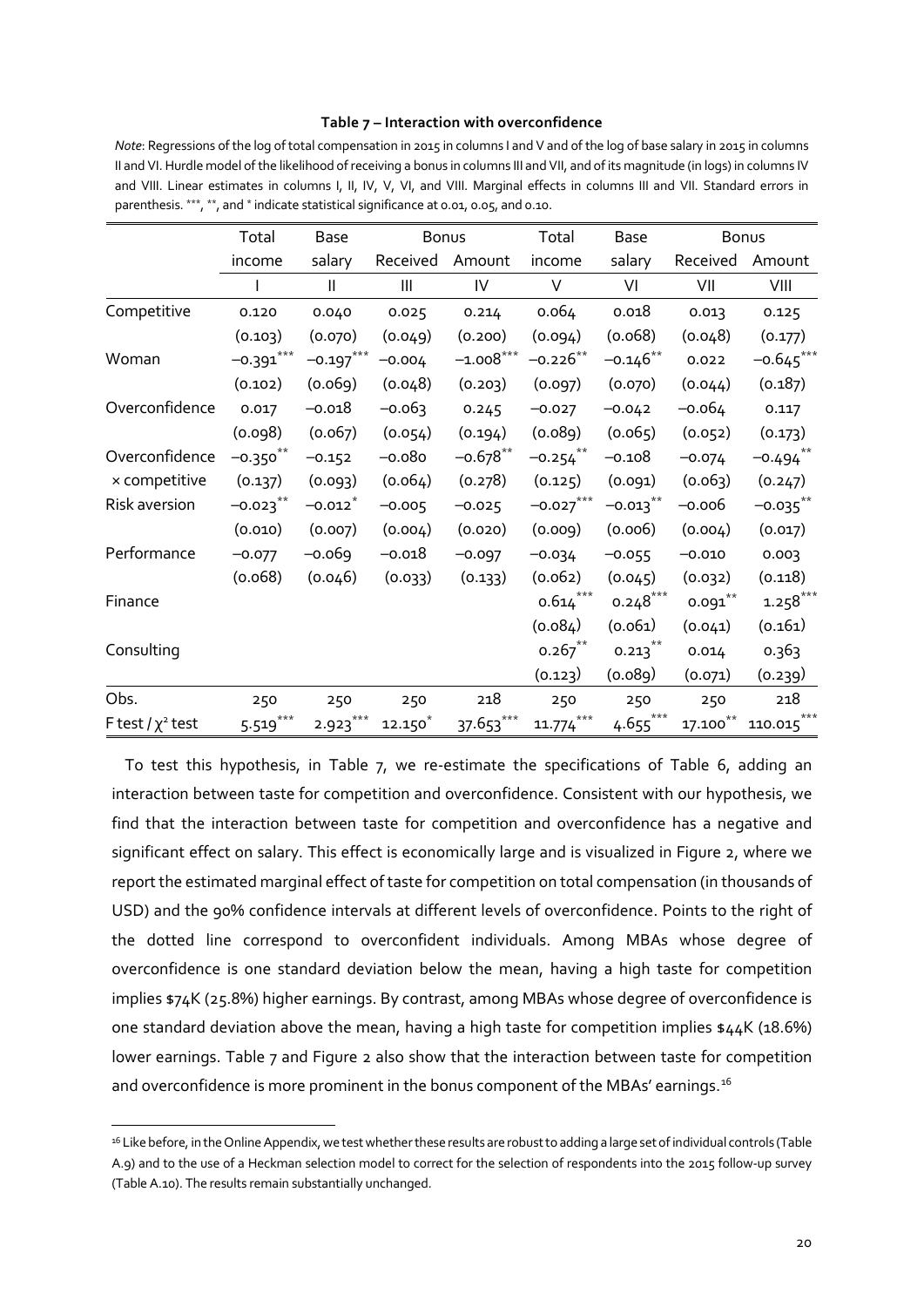

**Figure 2 – Estimated marginal effect of taste for competition on total compensation in 2015 (in thousands of USD) and 90% confidence intervals at different levels of overconfidence. Points to the right of the dotted line correspond to overconfident individuals.**

In unreported regressions, we repeated the same specifications with the 2008 data. The interaction between taste for competition and overconfidence is both economically and statistically indistinguishable from zero, suggesting that our interpretation that companies learn only over time the degree of overconfidence of their employees or that performance indirectly reveals overconfidence is a plausible one.

In conclusion, the evidence is most consistent with a higher taste for competition being a positive characteristic only in the absence of overconfidence. When employers are unable to observe overconfidence, they are willing to compensate all "competitive" MBAs with a higher pay-forperformance. Once bonuses are paid based on realized performance, only competitive MBAs who are not overconfident are rewarded.<sup>[17](#page-21-1)</sup>

## **V. Conclusions**

In this paper, we study whether gender differences in taste for competition can explain the observed gender gap in wages among MBAs. We find that taste for competition, as measured by a laboratory experiment, positively predicts wages. We also find that, on average, men exhibit a higher taste for competition. Nevertheless, we find that taste for competition explains only 10% of the gender gap at graduation and none seven years later.

<span id="page-21-1"></span><span id="page-21-0"></span><sup>&</sup>lt;sup>17</sup> One can interpret our results regarding risk aversion similarly. It could be that, given the recruitment process, employers cannot observe attitudes toward risk early on, resulting in a nonexistent correlation between risk aversion and compensation in 2008. Over time, irrespective of whether employers directly observe risk aversion, the negative association between risk aversion and compensation can be the result of a negative relationship between risk aversion and performance. That being said, for risk aversion, it is also plausible that the lower compensation of risk-averse individuals is driven by self-selection into lower-paying but less risky jobs over time.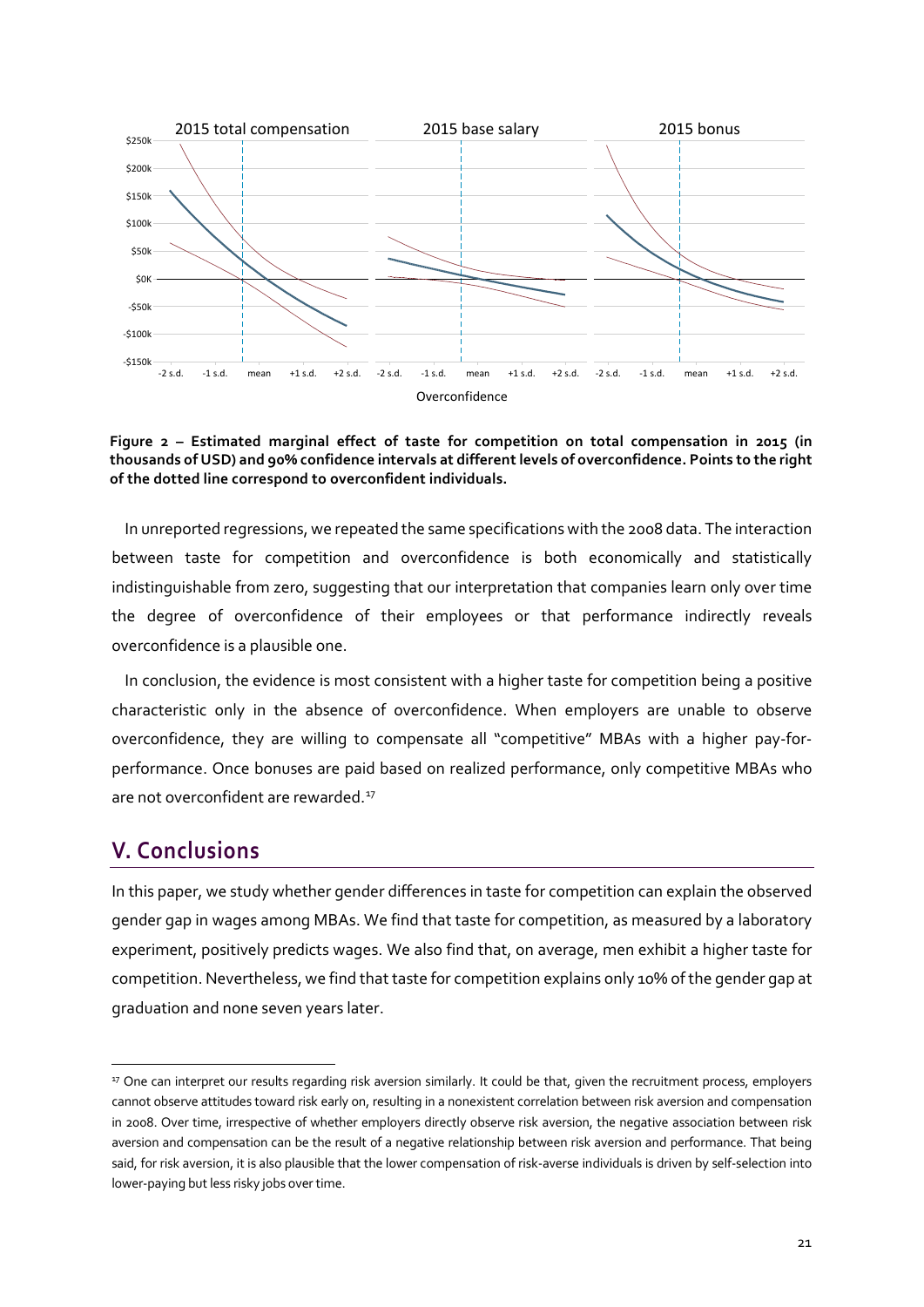We explore possible explanations for the correlation between taste for competition and earnings. We do not find evidence that "competitive" MBAs are better at generating multiple offers, which can boost their salaries. Our evidence is consistent with the hypothesis that employers consider taste for competition to be a valuable trait because it can boost performance, but only when it is not associated with overconfidence. We find that the taste for competition is linked to the variable component of earnings, bonuses. At graduation, bonuses are set in advance, without knowledge of effective performance. Recruiters, unable to observe overconfidence before hiring, reward all competitive MBAs at graduation with higher expected bonuses. Seven years later, bonuses are based on realized performance. Hence, over time, only the non-overconfident MBAs are rewarded for being competitive through higher realized bonuses, while the overconfident MBAs are penalized.

These results could be explained in two different ways: either employers learn over time the characteristics of workers and tie compensation to those characteristics, or the correlation emerges simply because these characteristics affect performance, which is used to set bonuses ex-post. Unfortunately, with our current data, we are unable to distinguish between these two explanations.

These results can also explain why taste for competition explains less of the gender gap as we move from compensation based on expected performance to compensation based on realized performance. Men like to compete more, but they are also more overconfident. Thus, initially, men get rewarded more as firms cannot observe overconfidence, and workers have yet to perform. Over time, as overconfidence and performance are revealed, men get penalized more, eliminating this component of the gender gap. Indeed, one of the main advantages of our framework is that we observe two "types" of compensations: early on, when compensation is more likely to be based on expected performance, and later on, when salaries and bonuses are more likely to be based on realized performance (particularly bonuses). This result is especially important to evaluate potentially naïve policy implications that suggest that women should "change" and become more competitive (on this point, see also Niederle, 2017).

A few words of caution are warranted when thinking about the external validity of our results. In this paper, we study young professional careers. The recruiting process for MBAs involves a complicated competitive process where recruiting firms meet candidates through social mixers, presentations, and several rounds of formal interviews. Since this recruiting process is particularly competitive, our results may have limited external validity in other professions. Because our sample is non-representative, future research is needed to understand whether these results extend to the general population. However, while we focus on MBAs, many sought-after jobs share a protracted recruitment process that is very similar (especially for jobs in consulting, banking, and some of the STEM fields).

Our paper contributes to the growing literature linking measurable characteristics in the lab with relevant labor-market outcomes. Compared to other studies, our work highlights the importance of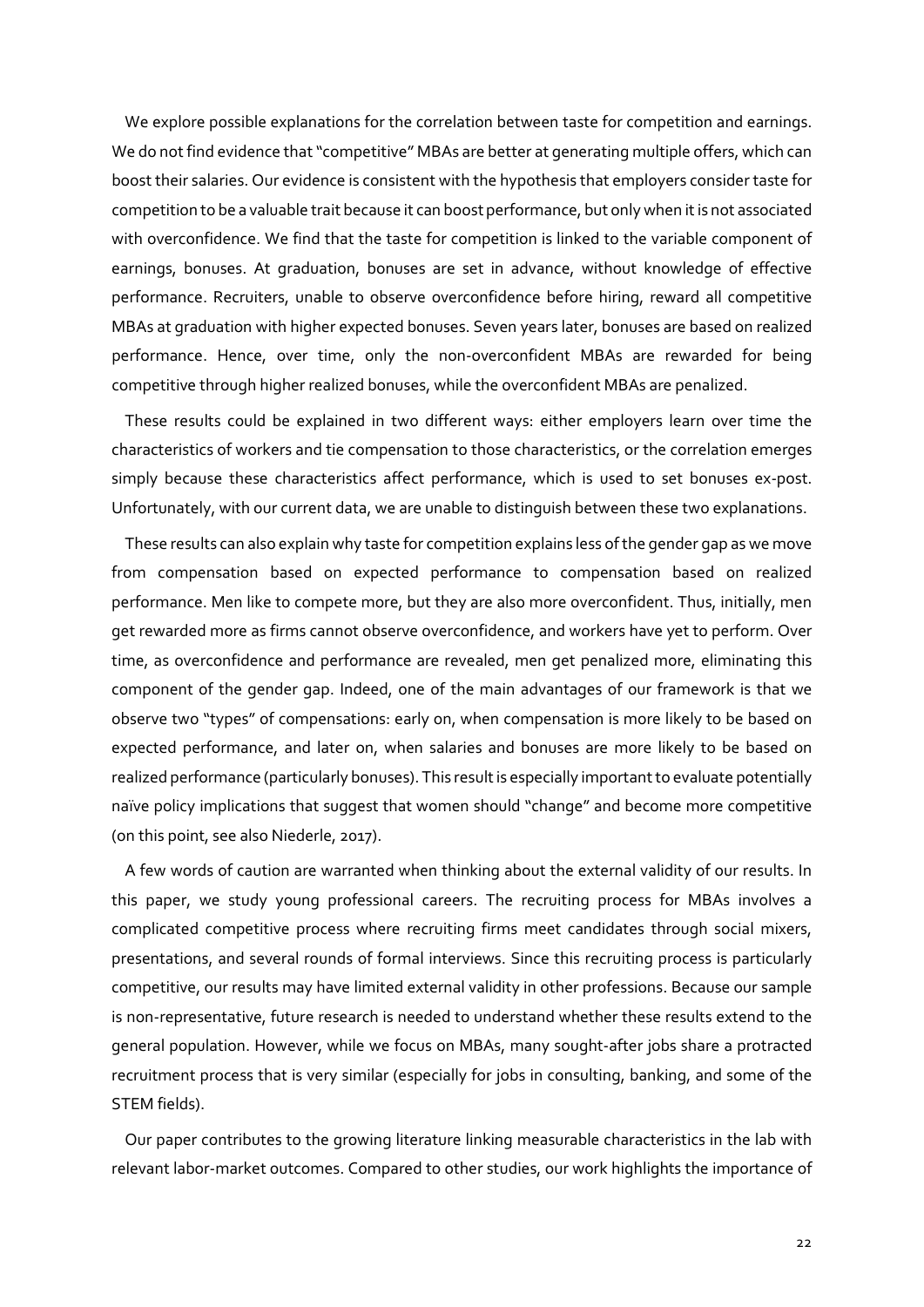measuring the effect of lab-generated measures over time as their relationship with labor-market outcomes can vary over people's careers. In our sample of young business professionals, the labgenerated measure of taste for competition plays an important role during the recruiting phase, presumably, when few other characteristics are observable to recruiters. To the extent that employers can observe some of these traits over time or that performance is correlated with these traits, performance-based compensation is more likely to correlate with characteristics previously measured in the lab that are unobservable to recruiters.

## **References**

- Apesteguia, Jose and Ignacio Palacios-Huerta. 2010. "Psychological Pressure in Competitive Environments: Evidence from a Randomized Natural Experiment." *American Economic Review* 100(5): 2548–64.
- Balafoutas, Loukas and Matthias Sutter. 2012. "Affirmative Action Policies Promote Women and Do Not Harm Efficiency in the Laboratory." *Science* 335(6068): 579–82.
- Berge, Lars Ivar Oppedal, Kjetil Bjorvatn, Armando Jose Garcia Pires, and Bertil Tungodden. 2015. "Competitive in the Lab, Successful in the Field?" *Journal of Economic Behavior & Organization* 118: 303–17.

Bertrand, Marianne. 2018. "Coase Lecture - The Glass Ceiling." *Economica* 85(338): 205-31.

- Bertrand, Marianne, Claudia Goldin, and Lawrence F. Katz. 2010. "Dynamics of the Gender Gap for Young Professionals in the Financial and Corporate Sectors." *American Economic Journal: Applied Economics* 2(3): 228–55.
- Blau, Francine D. and Lawrence M. Kahn. 2017. "The Gender Wage Gap: Extent, Trends, and Explanations." *Journal of Economic Literature* 55(3): 789–865.
- Bohnet, Iris, Alexandra van Geen, and Max Bazerman. 2016. "When Performance Trumps Gender Bias: Joint vs. Separate Evaluation." *Management Science* 62(5): 1225–34.
- Buser, Thomas, Muriel Niederle, and H. Oosterbeek. 2014. "Gender, Competitiveness, and Career Choices." *The Quarterly Journal of Economics* 129(3): 1409–47.
- Buser, Thomas, Noemi Peter, and Stefan C. Wolter. 2017a. "Gender, Competitiveness, and Study Choices in High School: Evidence from Switzerland." *American Economic Review* 107(5): 125–30.
- Buser, Thomas, Noemi Peter, and Stefan C. Wolter. 2017b. "Gender, Willingness to Compete and Career Choices along the Whole Ability Distribution." Working Paper.
- Cason, Timothy N., William A. Masters, and Roman M. Sheremeta. 2010. "Entry into Winner-Take-All and Proportional-Prize Contests: An Experimental Study." *Journal of Public Economics* 94(9–10): 604–11.
- Cragg, John G. 1971. "Some Statistical Models for Limited Dependent Variables with Application to the Demand for Durable Goods." *Econometrica* 39(5): 829.
- Croson, Rachel and Uri Gneezy. 2009. "Gender Differences in Preferences." *Journal of Economic Literature* 47(2): 448–74.
- Dariel, Aurelie, Curtis Kephart, Nikos Nikiforakis, and Christina Zenker. 2017. "Emirati Women Do Not Shy Away from Competition: Evidence from a Patriarchal Society in Transition." *Journal of the Economic Science Association* 3(2): 121–36.
- Dreber, Anna, Emma von Essen, and Eva Ranehill. 2014. "Gender and Competition in Adolescence: Task Matters." *Experimental Economics* 17(1): 154–72.
- Flory, Jeffrey A., Andreas Leibbrandt, and John A. List. 2015. "Do Competitive Workplaces Deter Female Workers? A Large-Scale Natural Field Experiment on Job Entry Decisions." *Review of Economic Studies* 82(1): 122–55.